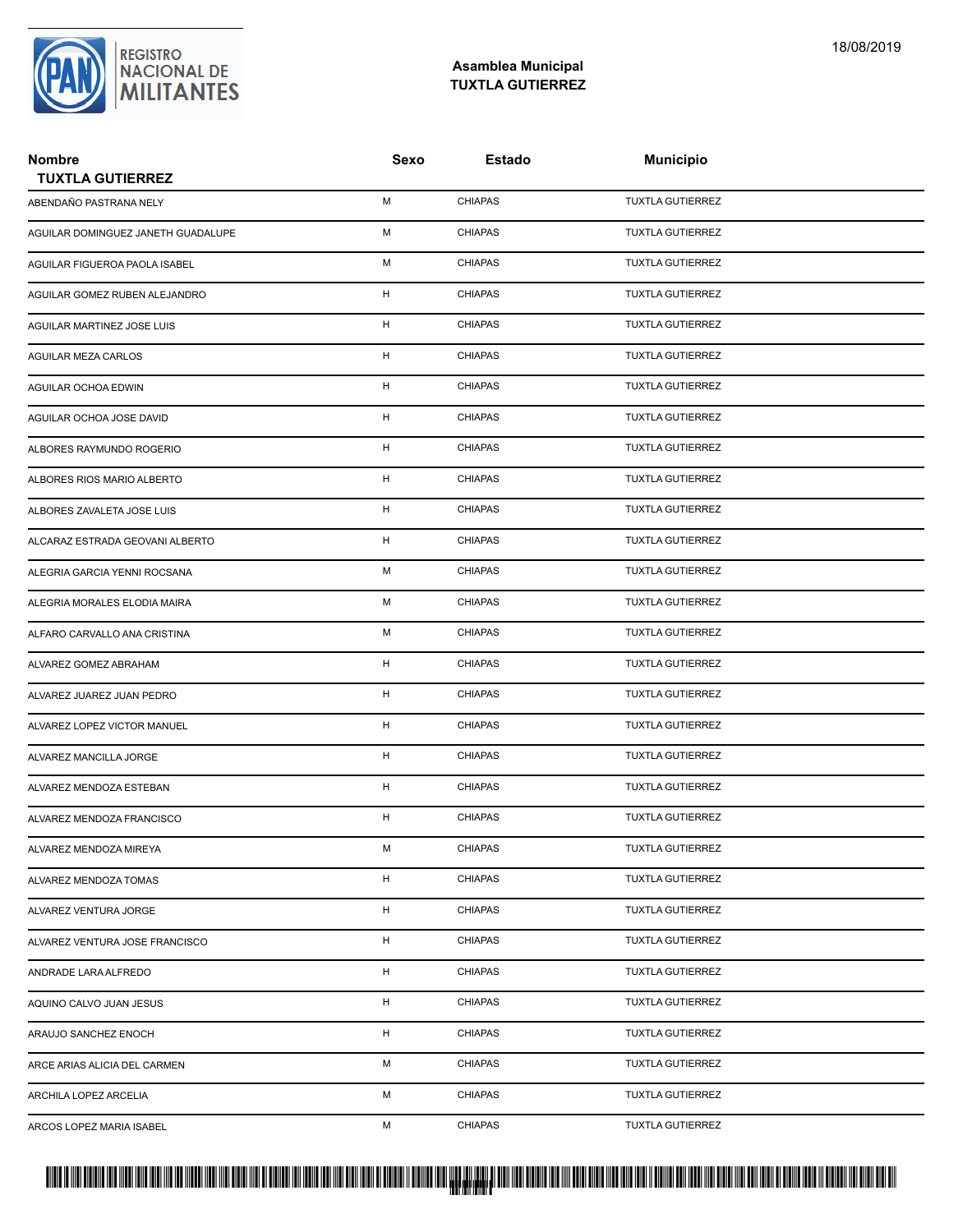### **Asamblea Municipal TUXTLA GUTIERREZ**

| <b>Nombre</b>                         | Sexo         | Estado         | <b>Municipio</b>        |
|---------------------------------------|--------------|----------------|-------------------------|
| ARGUELLES MARTINEZ ELIZABETH CLAUDIA  | M            | <b>CHIAPAS</b> | <b>TUXTLA GUTIERREZ</b> |
| ARGUETA GARCIA DORA GEORGINA          | M            | <b>CHIAPAS</b> | <b>TUXTLA GUTIERREZ</b> |
| ARIAS HERRERA EUNICE                  | M            | <b>CHIAPAS</b> | <b>TUXTLA GUTIERREZ</b> |
| ASSEBURG ARCHILA ALAN ENRIQUE         | H            | <b>CHIAPAS</b> | <b>TUXTLA GUTIERREZ</b> |
| AVENDAÑO CARRASCO VIRIDIANA GUADALUPE | м            | <b>CHIAPAS</b> | <b>TUXTLA GUTIERREZ</b> |
| AVENDAÑO DE LEON CARLOS LIMBANO       | H            | <b>CHIAPAS</b> | <b>TUXTLA GUTIERREZ</b> |
| AVIÑA GALLARDO JAVIER                 | H            | <b>CHIAPAS</b> | <b>TUXTLA GUTIERREZ</b> |
| AYALA VELASCO ELADIO                  | H            | <b>CHIAPAS</b> | <b>TUXTLA GUTIERREZ</b> |
| BARRIOS CORDERO CARLOS DE JESUS       | H            | <b>CHIAPAS</b> | <b>TUXTLA GUTIERREZ</b> |
| BASTARD PADRON PABLO ENRIQUE          | H            | <b>CHIAPAS</b> | <b>TUXTLA GUTIERREZ</b> |
| BATIZ Y LOPEZ ROSA ESPERANZA          | M            | <b>CHIAPAS</b> | <b>TUXTLA GUTIERREZ</b> |
| BAYLON ZUÑIGA LUIS ARTEMIO            | H            | <b>CHIAPAS</b> | <b>TUXTLA GUTIERREZ</b> |
| BECERRA RUIZ SOFIA                    | M            | <b>CHIAPAS</b> | <b>TUXTLA GUTIERREZ</b> |
| BECERRA VAZQUEZ TERESA DE JESUS       | M            | <b>CHIAPAS</b> | <b>TUXTLA GUTIERREZ</b> |
| BEDWELL JIMENEZ FRANCISCO MOISES      | H            | <b>CHIAPAS</b> | <b>TUXTLA GUTIERREZ</b> |
| BERMUDEZ MOLINA JOSE LUIS             | H            | <b>CHIAPAS</b> | <b>TUXTLA GUTIERREZ</b> |
| BRAVO VARGAS HECTOR PAUL              | H            | <b>CHIAPAS</b> | <b>TUXTLA GUTIERREZ</b> |
| BURGUETE CAL Y MAYOR BERTHA IDOLINA   | M            | <b>CHIAPAS</b> | <b>TUXTLA GUTIERREZ</b> |
| BURGUETE NIÑO ROBERTO                 | $\mathsf{H}$ | <b>CHIAPAS</b> | <b>TUXTLA GUTIERREZ</b> |
| BURGUETE ZUÑIGA KATIA BERENICE        | M            | <b>CHIAPAS</b> | <b>TUXTLA GUTIERREZ</b> |
| CABALLERO MANCILLA DANIEL ALEJANDRO   | H            | <b>CHIAPAS</b> | <b>TUXTLA GUTIERREZ</b> |
| CABRERA GONZALEZ ANDRES               | H            | <b>CHIAPAS</b> | <b>TUXTLA GUTIERREZ</b> |
| CABRERA RIOS MIGUEL                   | H            | <b>CHIAPAS</b> | <b>TUXTLA GUTIERREZ</b> |
| CABRERA VELAZQUEZ CARLOS ALBERTO      | H            | <b>CHIAPAS</b> | <b>TUXTLA GUTIERREZ</b> |
| CABRERA VELAZQUEZ DIEGO ARMANDO       | H            | <b>CHIAPAS</b> | <b>TUXTLA GUTIERREZ</b> |
| CADENA MORENO MAURA ISABEL            | М            | <b>CHIAPAS</b> | <b>TUXTLA GUTIERREZ</b> |
| CAL Y MAYOR FRANCO JUAN CARLOS        | H            | <b>CHIAPAS</b> | <b>TUXTLA GUTIERREZ</b> |
| CALDERON AROZQUETA MARIA JULIETA      | M            | <b>CHIAPAS</b> | <b>TUXTLA GUTIERREZ</b> |
| CAMACHO MUÑOZ JULIO CESAR             | H            | <b>CHIAPAS</b> | <b>TUXTLA GUTIERREZ</b> |
| CAMACHO PEDRERO BRENDA RUTH           | м            | <b>CHIAPAS</b> | <b>TUXTLA GUTIERREZ</b> |
| CAMACHO PEDRERO MIRNA LUCRECIA        | М            | <b>CHIAPAS</b> | <b>TUXTLA GUTIERREZ</b> |
| CAMERAS TORRES ANA MARIA              | М            | <b>CHIAPAS</b> | <b>TUXTLA GUTIERREZ</b> |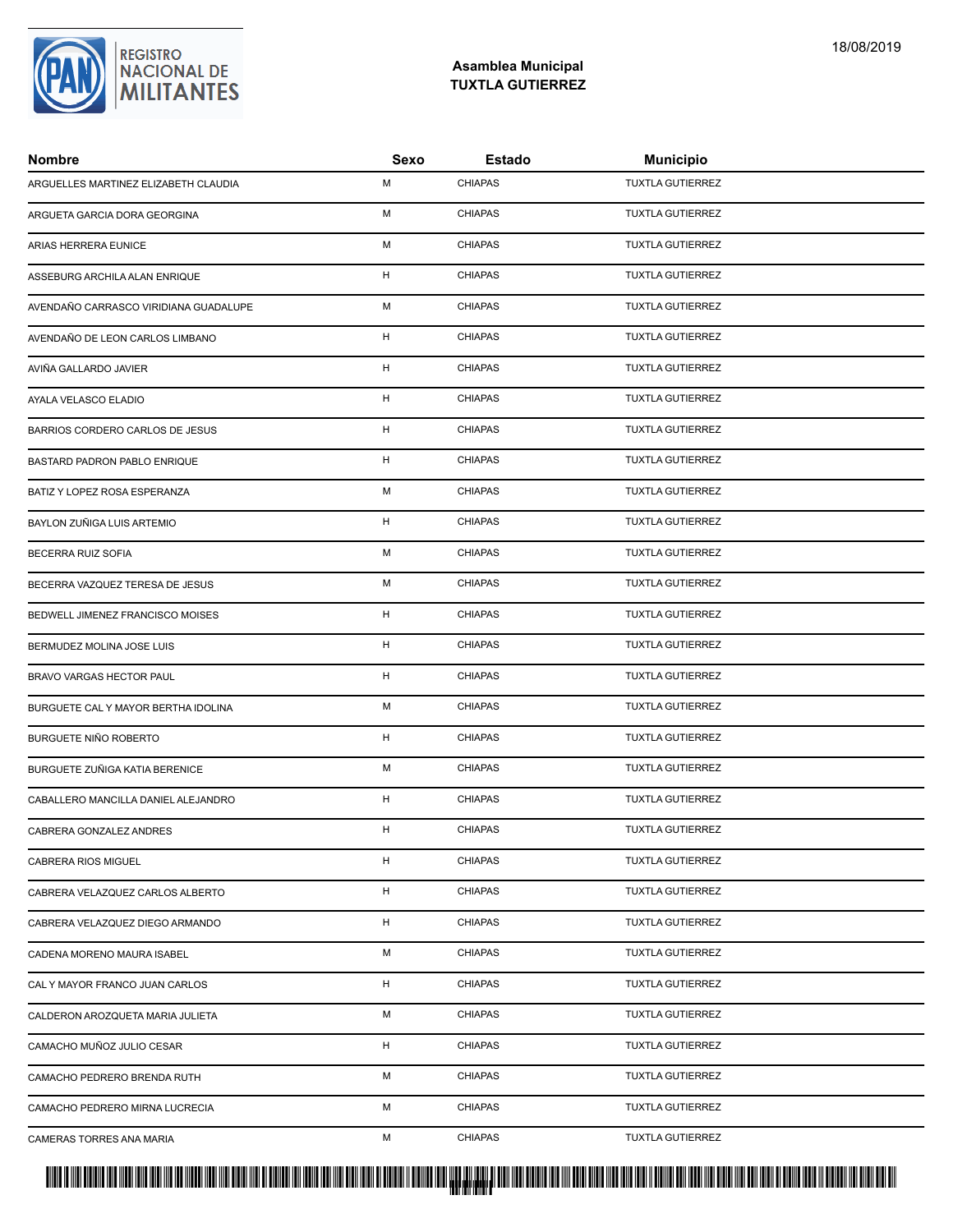### **Asamblea Municipal TUXTLA GUTIERREZ**

| <b>Nombre</b>                      | Sexo | Estado         | <b>Municipio</b>        |
|------------------------------------|------|----------------|-------------------------|
| CAMILO VASQUES EDUARDO             | H    | <b>CHIAPAS</b> | <b>TUXTLA GUTIERREZ</b> |
| CAMPOS OROZCO CARLOS IVAN          | H    | <b>CHIAPAS</b> | <b>TUXTLA GUTIERREZ</b> |
| CANCINO ALBORES MARIA ESTHER       | M    | <b>CHIAPAS</b> | <b>TUXTLA GUTIERREZ</b> |
| CANCINO MORENO ROSA MARIA          | M    | <b>CHIAPAS</b> | <b>TUXTLA GUTIERREZ</b> |
| CANO GRANDA JOSE ENRIQUE           | H    | <b>CHIAPAS</b> | <b>TUXTLA GUTIERREZ</b> |
| CAPETILLO CIGARROA JULIAN JONATHAN | H    | <b>CHIAPAS</b> | <b>TUXTLA GUTIERREZ</b> |
| CARAVANTES ALMARAZ CATALINA        | M    | <b>CHIAPAS</b> | <b>TUXTLA GUTIERREZ</b> |
| CARDOZA GRAJALES DANIEL            | H    | <b>CHIAPAS</b> | <b>TUXTLA GUTIERREZ</b> |
| CASTAÑEDA CRUZ ISRAEL              | H    | <b>CHIAPAS</b> | <b>TUXTLA GUTIERREZ</b> |
| CASTAÑEDA FLORES JOSE FERNANDO     | H    | <b>CHIAPAS</b> | <b>TUXTLA GUTIERREZ</b> |
| CASTELLANOS MORALES AMILCAR        | H    | <b>CHIAPAS</b> | <b>TUXTLA GUTIERREZ</b> |
| CASTELLANOS MORALES VICTOR MANUEL  | H    | <b>CHIAPAS</b> | <b>TUXTLA GUTIERREZ</b> |
| CASTILLEJOS MOSCOSO MARTHA         | M    | <b>CHIAPAS</b> | <b>TUXTLA GUTIERREZ</b> |
| CASTILLO DOMINGUEZ CARLOS          | H    | <b>CHIAPAS</b> | <b>TUXTLA GUTIERREZ</b> |
| CASTILLO MARTINEZ ANDRES           | H    | <b>CHIAPAS</b> | <b>TUXTLA GUTIERREZ</b> |
| CHAMPO JOSE JOSE ANTONIO           | H    | <b>CHIAPAS</b> | <b>TUXTLA GUTIERREZ</b> |
| CHANONA HERNANDEZ HUMBERTO         | H    | <b>CHIAPAS</b> | <b>TUXTLA GUTIERREZ</b> |
| CHAVARRIA GONZALEZ SERGIO          | H    | <b>CHIAPAS</b> | <b>TUXTLA GUTIERREZ</b> |
| CHAVEZ GARCIA CARLOS GUILLERMO     | H    | <b>CHIAPAS</b> | TUXTLA GUTIERREZ        |
| CHAVEZ GARCIA LOURDES YAZMIN       | M    | <b>CHIAPAS</b> | <b>TUXTLA GUTIERREZ</b> |
| CHAVEZ NAVA MIGUEL ANGEL           | H    | <b>CHIAPAS</b> | <b>TUXTLA GUTIERREZ</b> |
| CHAVEZ SANCHEZ JUAN BENITO         | H    | <b>CHIAPAS</b> | <b>TUXTLA GUTIERREZ</b> |
| CHONGO RUIZ ESAU                   | M    | <b>CHIAPAS</b> | <b>TUXTLA GUTIERREZ</b> |
| CHOY CABRERA SUSANA MARGARITA      | м    | <b>CHIAPAS</b> | <b>TUXTLA GUTIERREZ</b> |
| CLEMENTE TOLEDO MARIA ELENA        | М    | <b>CHIAPAS</b> | <b>TUXTLA GUTIERREZ</b> |
| COBATZIN RAMIREZ AMILCAR MAURICIO  | H    | <b>CHIAPAS</b> | <b>TUXTLA GUTIERREZ</b> |
| COELLO VELASCO LILIA GUADALUPE     | M    | <b>CHIAPAS</b> | <b>TUXTLA GUTIERREZ</b> |
| COPOYA PENAGOS MARIA DEL ROSARIO   | M    | <b>CHIAPAS</b> | <b>TUXTLA GUTIERREZ</b> |
| CORDOVA COUTIÑO DONATILO           | H    | <b>CHIAPAS</b> | <b>TUXTLA GUTIERREZ</b> |
| CORREA BASTARD LINO ALBERTO        | H    | <b>CHIAPAS</b> | <b>TUXTLA GUTIERREZ</b> |
| CORTAZAR NAVARRO DAVID GUSTAVO     | H    | <b>CHIAPAS</b> | <b>TUXTLA GUTIERREZ</b> |
| CORTAZAR RAMOS OVIDIO              | H    | <b>CHIAPAS</b> | <b>TUXTLA GUTIERREZ</b> |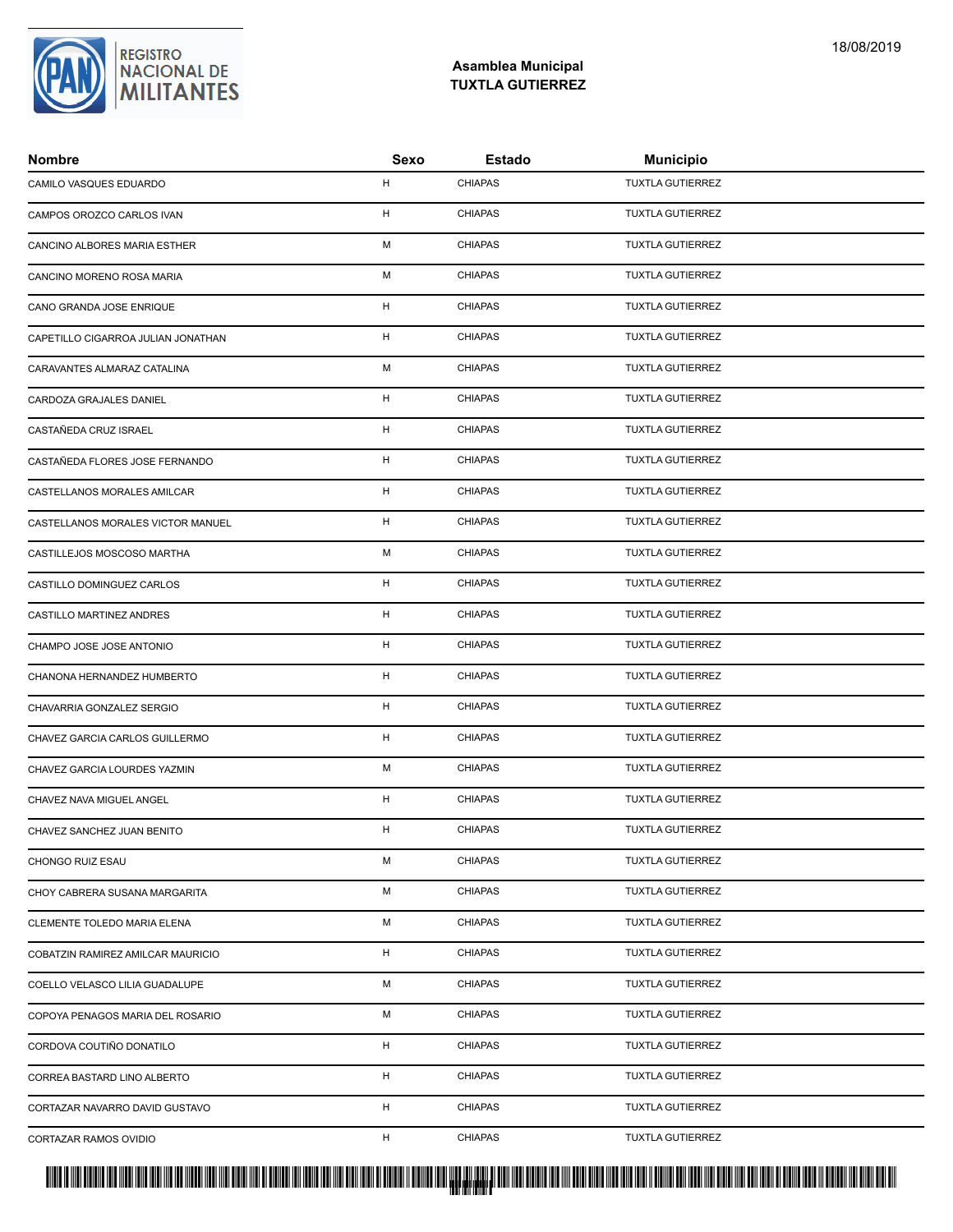

| <b>Nombre</b>                          | Sexo         | <b>Estado</b>  | <b>Municipio</b>        |
|----------------------------------------|--------------|----------------|-------------------------|
| CORTAZAR VILLAFUERTE SERGIO EDGAR      | H            | <b>CHIAPAS</b> | <b>TUXTLA GUTIERREZ</b> |
| CORTES ORTEGA ROSAURA GUADALUPE        | M            | <b>CHIAPAS</b> | <b>TUXTLA GUTIERREZ</b> |
| CORZO GAMBOA ANTONIETA                 | M            | <b>CHIAPAS</b> | <b>TUXTLA GUTIERREZ</b> |
| CORZO GAMBOA ROSALINDA                 | M            | <b>CHIAPAS</b> | <b>TUXTLA GUTIERREZ</b> |
| COUTIÑO GUIZAR MARIA EUGENIA           | м            | <b>CHIAPAS</b> | <b>TUXTLA GUTIERREZ</b> |
| COUTIÑO HERNANDEZ GUSTAVO              | H            | <b>CHIAPAS</b> | <b>TUXTLA GUTIERREZ</b> |
| COUTIÑO PALACIOS CARLOS FRANCISCO      | H            | <b>CHIAPAS</b> | <b>TUXTLA GUTIERREZ</b> |
| COUTIÑO RODRIGUEZ CARLOS MARTIN        | H            | <b>CHIAPAS</b> | <b>TUXTLA GUTIERREZ</b> |
| COUTIÑO ZENTENO FABIAN ALEJANDRO       | $\mathsf{H}$ | <b>CHIAPAS</b> | <b>TUXTLA GUTIERREZ</b> |
| CRUZ AQUINO CARLOS GUSTAVO             | H            | <b>CHIAPAS</b> | <b>TUXTLA GUTIERREZ</b> |
| CRUZ COUTIÑO FAVIO                     | H            | <b>CHIAPAS</b> | <b>TUXTLA GUTIERREZ</b> |
| CRUZ OVANDO ANA CECILIA                | M            | <b>CHIAPAS</b> | <b>TUXTLA GUTIERREZ</b> |
| CRUZ OVANDO AURELIO                    | H            | <b>CHIAPAS</b> | <b>TUXTLA GUTIERREZ</b> |
| CRUZ RESENDEZ MARIA ELENA              | M            | <b>CHIAPAS</b> | <b>TUXTLA GUTIERREZ</b> |
| CRUZ SALAS NORMA LILIA                 | м            | <b>CHIAPAS</b> | <b>TUXTLA GUTIERREZ</b> |
| CRUZ SIBAJA CLAUDIA                    | M            | <b>CHIAPAS</b> | <b>TUXTLA GUTIERREZ</b> |
| CUESTA LOPEZ JORGE                     | H            | <b>CHIAPAS</b> | <b>TUXTLA GUTIERREZ</b> |
| CUNDAPI MORALES ANA LAURA              | M            | <b>CHIAPAS</b> | <b>TUXTLA GUTIERREZ</b> |
| DAVILA RAMIREZ JOSE LUIS               | H            | <b>CHIAPAS</b> | TUXTLA GUTIERREZ        |
| DE GYVES COELLO JOSE ANTONIO           | H            | <b>CHIAPAS</b> | <b>TUXTLA GUTIERREZ</b> |
| DE LA CRUZ CRUZ LEOVIGILDO OMAR        | H            | <b>CHIAPAS</b> | <b>TUXTLA GUTIERREZ</b> |
| DE LA CRUZ GUTIERREZ ISRAEL            | H            | <b>CHIAPAS</b> | <b>TUXTLA GUTIERREZ</b> |
| DE LEON AGUILAR LUCIO                  | H            | <b>CHIAPAS</b> | <b>TUXTLA GUTIERREZ</b> |
| DOMINGUEZ HERNANDEZ FRANCISCO          | H            | <b>CHIAPAS</b> | <b>TUXTLA GUTIERREZ</b> |
| DOMINGUEZ LAMOYI NARCISO               | H            | <b>CHIAPAS</b> | <b>TUXTLA GUTIERREZ</b> |
| DOMINGUEZ MANCILLA GUADALUPE FILADELFO | H            | <b>CHIAPAS</b> | <b>TUXTLA GUTIERREZ</b> |
| DOMINGUEZ MARTINEZ FRANCISCO           | H            | <b>CHIAPAS</b> | <b>TUXTLA GUTIERREZ</b> |
| DUQUE DE ESTRADA SANCHEZ GUILLERMO     | H            | <b>CHIAPAS</b> | <b>TUXTLA GUTIERREZ</b> |
| DURAN MALDONADO HERMILA                | М            | <b>CHIAPAS</b> | <b>TUXTLA GUTIERREZ</b> |
| ESCOBAR MUÑOZ MARLENE                  | м            | <b>CHIAPAS</b> | <b>TUXTLA GUTIERREZ</b> |
| ESCOBAR PEREZ LIZBETH DALIANA          | М            | <b>CHIAPAS</b> | <b>TUXTLA GUTIERREZ</b> |
| ESCOBAR RODAS RODRIGO                  | H            | <b>CHIAPAS</b> | <b>TUXTLA GUTIERREZ</b> |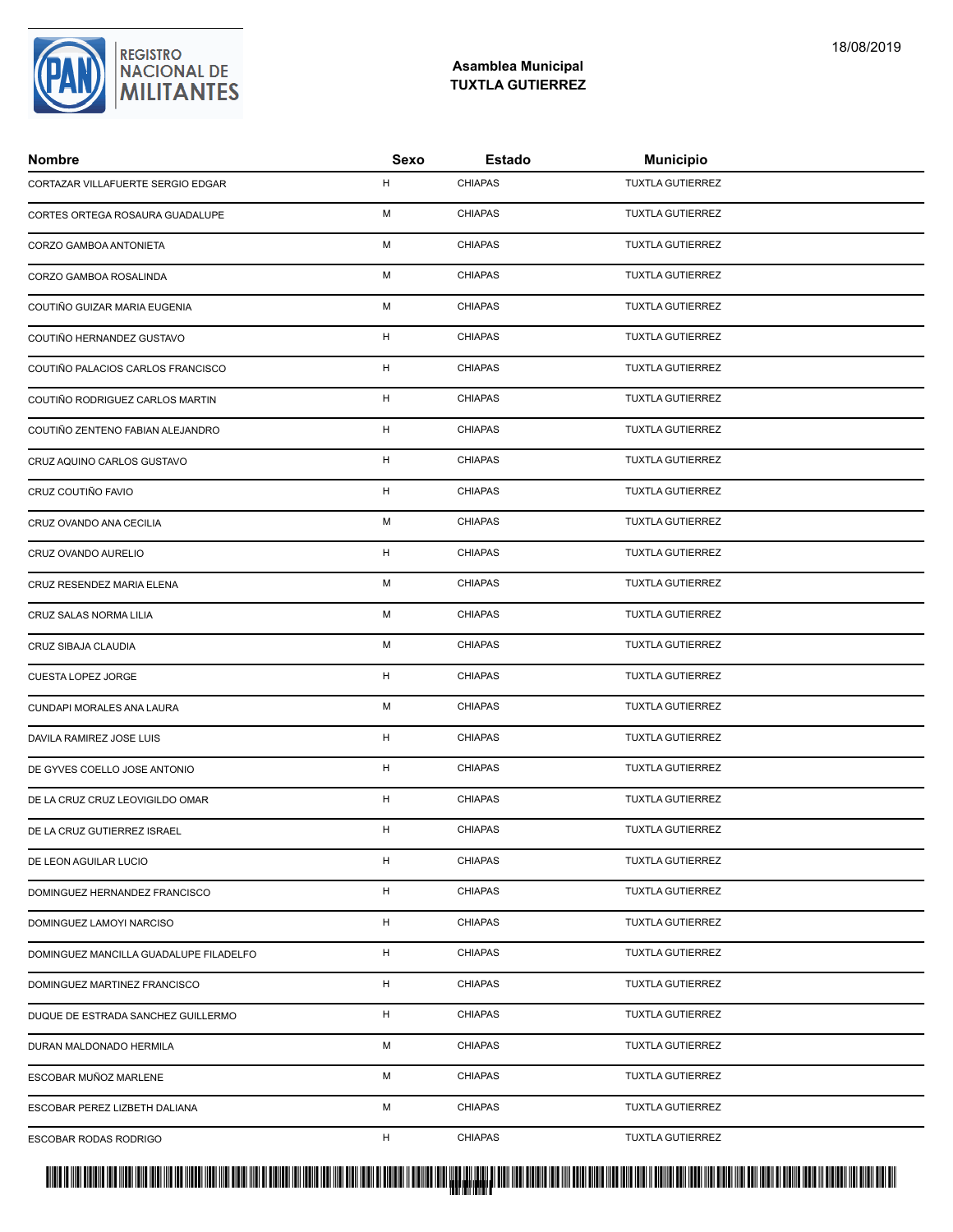### **Asamblea Municipal TUXTLA GUTIERREZ**

| <b>Nombre</b>                       | Sexo | Estado         | <b>Municipio</b>        |
|-------------------------------------|------|----------------|-------------------------|
| ESPINOSA CADENA BEATRIZ ALEJANDRA   | M    | <b>CHIAPAS</b> | <b>TUXTLA GUTIERREZ</b> |
| ESPINOSA CADENA BLANCA ESTELA       | M    | <b>CHIAPAS</b> | <b>TUXTLA GUTIERREZ</b> |
| ESPINOSA MARROQUIN MANUEL ANTONIO   | H    | <b>CHIAPAS</b> | <b>TUXTLA GUTIERREZ</b> |
| ESPINOSA NURIULU RIGOBERTO          | H    | <b>CHIAPAS</b> | <b>TUXTLA GUTIERREZ</b> |
| ESPINOZA CHAMPO ANA LUISA           | м    | <b>CHIAPAS</b> | <b>TUXTLA GUTIERREZ</b> |
| ESQUINCA RIOS PRIMITIVO             | H    | <b>CHIAPAS</b> | <b>TUXTLA GUTIERREZ</b> |
| ESTRADA GORDILLO DIANA STEPHANIE    | M    | <b>CHIAPAS</b> | <b>TUXTLA GUTIERREZ</b> |
| FALCONI CORONEL MARICELA            | M    | <b>CHIAPAS</b> | <b>TUXTLA GUTIERREZ</b> |
| FARRERA MAZA CLARA LUZ              | M    | <b>CHIAPAS</b> | <b>TUXTLA GUTIERREZ</b> |
| FARRERA MAZA RAFAEL ADRIAN          | H    | <b>CHIAPAS</b> | <b>TUXTLA GUTIERREZ</b> |
| FARRERA ROA ADRIANA                 | M    | <b>CHIAPAS</b> | <b>TUXTLA GUTIERREZ</b> |
| FARRERA RODRIGUEZ MARGOT            | M    | <b>CHIAPAS</b> | <b>TUXTLA GUTIERREZ</b> |
| FERRA GALLEGOS MANUEL ALEJANDRO     | H    | <b>CHIAPAS</b> | <b>TUXTLA GUTIERREZ</b> |
| FIGUEROA GAMBOA ALBA                | M    | <b>CHIAPAS</b> | <b>TUXTLA GUTIERREZ</b> |
| FLORES CARRASCO SAUL                | H    | <b>CHIAPAS</b> | <b>TUXTLA GUTIERREZ</b> |
| FLORES FAJARDO MARGARITA CONCEPCION | M    | <b>CHIAPAS</b> | <b>TUXTLA GUTIERREZ</b> |
| FLORES LOPEZ ROBERTO TEOFANES       | H    | <b>CHIAPAS</b> | <b>TUXTLA GUTIERREZ</b> |
| FONSECA GERARDO JOSE MANUEL         | H    | <b>CHIAPAS</b> | <b>TUXTLA GUTIERREZ</b> |
| FUENTES FONSECA OLGA LIDIA          | M    | <b>CHIAPAS</b> | <b>TUXTLA GUTIERREZ</b> |
| FUENTES VENTURA LUIS MIGUEL         | H    | <b>CHIAPAS</b> | <b>TUXTLA GUTIERREZ</b> |
| GALINDO PEREZ CENOVIA DEL CARMEN    | M    | <b>CHIAPAS</b> | <b>TUXTLA GUTIERREZ</b> |
| <b>GALLEGOS VILLALOBOS MARTIN</b>   | H    | <b>CHIAPAS</b> | <b>TUXTLA GUTIERREZ</b> |
| GALVEZ CASTRO JORGE HUMBERTO        | H    | <b>CHIAPAS</b> | <b>TUXTLA GUTIERREZ</b> |
| GAMBOA CABALLERO CESAR ARMANDO      | H    | <b>CHIAPAS</b> | <b>TUXTLA GUTIERREZ</b> |
| GARCIA LOPEZ MANUEL DE JESUS        | H    | <b>CHIAPAS</b> | <b>TUXTLA GUTIERREZ</b> |
| GARCIA PALACIOS MARIA CONCEPCION    | М    | <b>CHIAPAS</b> | <b>TUXTLA GUTIERREZ</b> |
| GARCIA ROMAN POERY ARMANDO          | H    | <b>CHIAPAS</b> | <b>TUXTLA GUTIERREZ</b> |
| GARCIA SANTOS BLANCA ADRIANA        | M    | <b>CHIAPAS</b> | <b>TUXTLA GUTIERREZ</b> |
| GARCIA TRUJILLO AMANDA LETICIA      | М    | <b>CHIAPAS</b> | <b>TUXTLA GUTIERREZ</b> |
| GARCIA TRUJILLO MARTHA LOURDES      | М    | <b>CHIAPAS</b> | <b>TUXTLA GUTIERREZ</b> |
| GARCIA VELAZQUEZ MARIA CANDELARIA   | М    | <b>CHIAPAS</b> | <b>TUXTLA GUTIERREZ</b> |
| GODINEZ BIELMA JULISSA DEL ROCIO    | М    | <b>CHIAPAS</b> | TUXTLA GUTIERREZ        |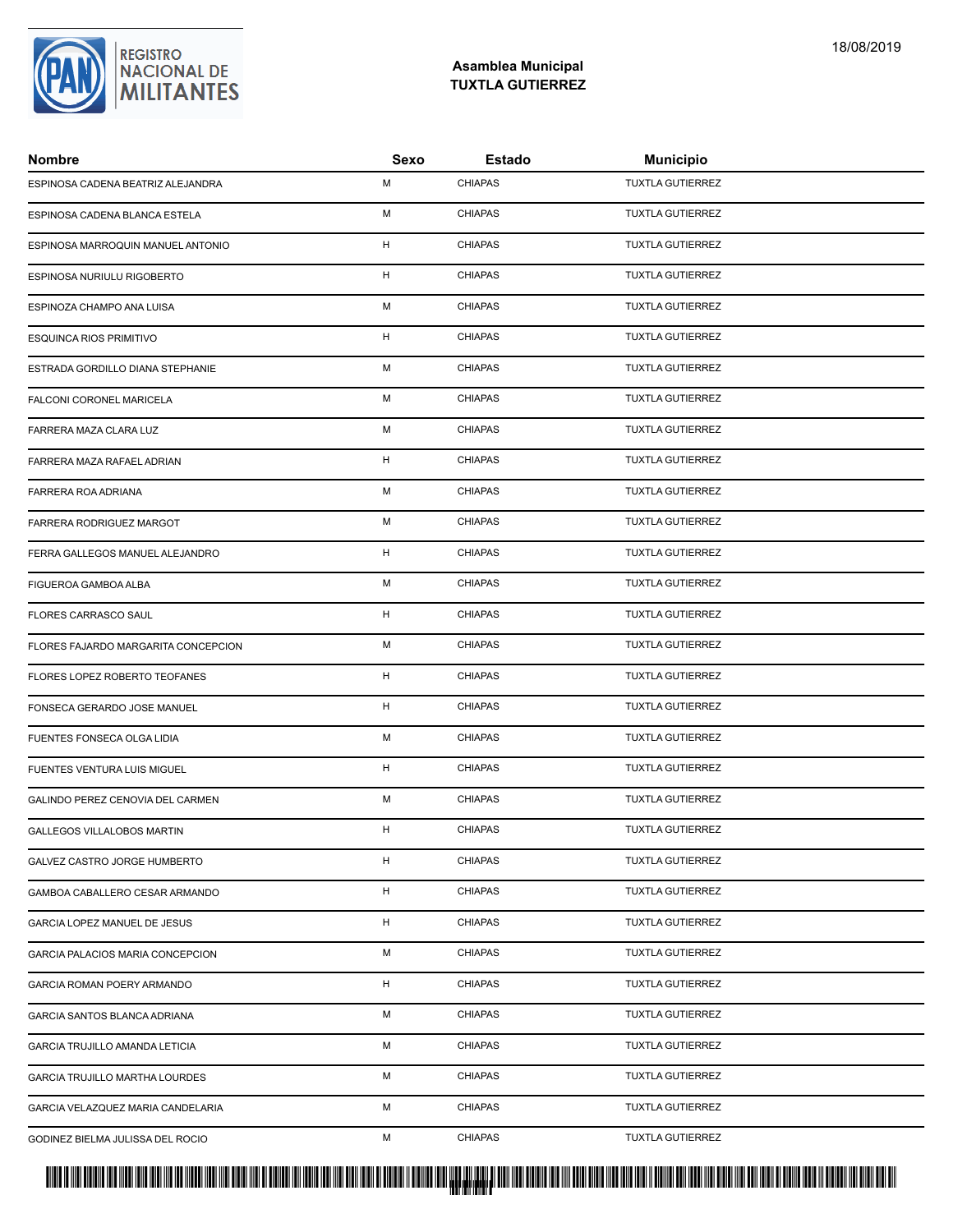### **Asamblea Municipal TUXTLA GUTIERREZ**

| <b>Nombre</b>                     | Sexo | <b>Estado</b>  | <b>Municipio</b>        |
|-----------------------------------|------|----------------|-------------------------|
| GOMEZ ARIZMENDI MARIA ISABEL      | M    | <b>CHIAPAS</b> | <b>TUXTLA GUTIERREZ</b> |
| GOMEZ BARRIENTOS GUADALUPE        | M    | <b>CHIAPAS</b> | <b>TUXTLA GUTIERREZ</b> |
| GOMEZ LOPEZ ANDREA                | M    | <b>CHIAPAS</b> | <b>TUXTLA GUTIERREZ</b> |
| <b>GOMEZ MOLINA MARISOL</b>       | M    | <b>CHIAPAS</b> | <b>TUXTLA GUTIERREZ</b> |
| GOMEZ PANIAGUA EVA MARGARITA      | м    | <b>CHIAPAS</b> | <b>TUXTLA GUTIERREZ</b> |
| <b>GOMEZ PEREZ JESUS</b>          | H    | <b>CHIAPAS</b> | <b>TUXTLA GUTIERREZ</b> |
| GOMEZ PEREZ JOSE DIMAS            | H    | <b>CHIAPAS</b> | <b>TUXTLA GUTIERREZ</b> |
| <b>GOMEZ PEREZ MARIA</b>          | M    | <b>CHIAPAS</b> | <b>TUXTLA GUTIERREZ</b> |
| <b>GOMEZ RIOS ADELICIA</b>        | M    | <b>CHIAPAS</b> | <b>TUXTLA GUTIERREZ</b> |
| GOMEZ SANCHEZ ADELA               | M    | <b>CHIAPAS</b> | <b>TUXTLA GUTIERREZ</b> |
| GOMEZ SANCHEZ JOSE LUCIANO        | H    | <b>CHIAPAS</b> | <b>TUXTLA GUTIERREZ</b> |
| <b>GOMEZ SANTOS TERESA</b>        | M    | <b>CHIAPAS</b> | <b>TUXTLA GUTIERREZ</b> |
| GONZALEZ ESPINOSA GRICELDA        | M    | <b>CHIAPAS</b> | <b>TUXTLA GUTIERREZ</b> |
| GONZALEZ LOPEZ JOSE YEARLY        | H    | <b>CHIAPAS</b> | <b>TUXTLA GUTIERREZ</b> |
| GONZALEZ LOPEZ MARIA ISI LILI     | м    | <b>CHIAPAS</b> | <b>TUXTLA GUTIERREZ</b> |
| GONZALEZ MANDUJANO JERSON URIEL   | H    | <b>CHIAPAS</b> | <b>TUXTLA GUTIERREZ</b> |
| GONZALEZ MORALES JOSE LUIS        | H    | <b>CHIAPAS</b> | <b>TUXTLA GUTIERREZ</b> |
| GONZALEZ ROSAS LAURA              | M    | <b>CHIAPAS</b> | <b>TUXTLA GUTIERREZ</b> |
| <b>GONZALEZ RUIZ ELVIA</b>        | M    | <b>CHIAPAS</b> | TUXTLA GUTIERREZ        |
| GORDILLO BORRAZ EDUARDO           | H    | <b>CHIAPAS</b> | <b>TUXTLA GUTIERREZ</b> |
| GORDILLO COUTIÑO NINIVE           | M    | <b>CHIAPAS</b> | <b>TUXTLA GUTIERREZ</b> |
| GORDILLO MORENO MANUEL            | H    | <b>CHIAPAS</b> | <b>TUXTLA GUTIERREZ</b> |
| GORDILLO SEPULVEDA MARCO FAVIO    | H    | <b>CHIAPAS</b> | <b>TUXTLA GUTIERREZ</b> |
| GRAJALES ESPINOSA CATARINA AURORA | м    | <b>CHIAPAS</b> | <b>TUXTLA GUTIERREZ</b> |
| GRAJALES ESPINOSA DARANEE         | М    | <b>CHIAPAS</b> | <b>TUXTLA GUTIERREZ</b> |
| GREENE GARCIA BRENDA GUADALUPE    | М    | <b>CHIAPAS</b> | <b>TUXTLA GUTIERREZ</b> |
| GUILLEN MORALES RODOLFO           | H    | <b>CHIAPAS</b> | <b>TUXTLA GUTIERREZ</b> |
| <b>GUIZAR TORRES GUILLERMO</b>    | H    | <b>CHIAPAS</b> | <b>TUXTLA GUTIERREZ</b> |
| GURGUA HERNANDEZ CRUZ ALVA        | М    | <b>CHIAPAS</b> | <b>TUXTLA GUTIERREZ</b> |
| GURGUA HERNANDEZ MA EDIT          | М    | <b>CHIAPAS</b> | <b>TUXTLA GUTIERREZ</b> |
| GUTIERREZ AYALA MARCOS RICARDO    | H    | <b>CHIAPAS</b> | <b>TUXTLA GUTIERREZ</b> |
| GUTIERREZ COELLO ERNESTO          | H    | <b>CHIAPAS</b> | TUXTLA GUTIERREZ        |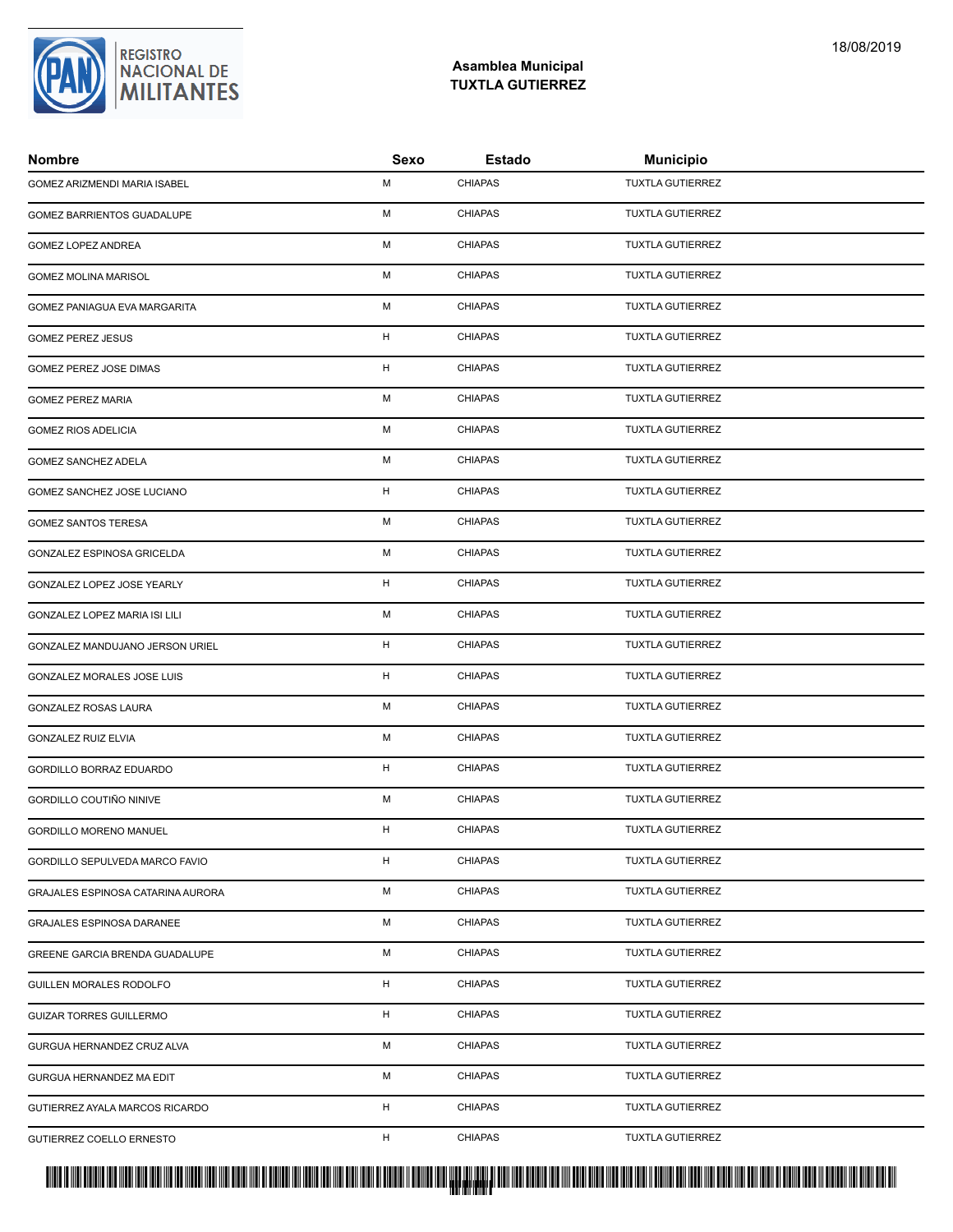### **Asamblea Municipal TUXTLA GUTIERREZ**

| <b>Nombre</b>                        | Sexo | Estado         | <b>Municipio</b>        |
|--------------------------------------|------|----------------|-------------------------|
| GUTIERREZ COELLO GUADALUPE           | M    | <b>CHIAPAS</b> | <b>TUXTLA GUTIERREZ</b> |
| GUTIERREZ GOMEZ LUIS ARNULFO         | H    | <b>CHIAPAS</b> | <b>TUXTLA GUTIERREZ</b> |
| GUTIERREZ JIMENEZ ROMAN              | H    | <b>CHIAPAS</b> | <b>TUXTLA GUTIERREZ</b> |
| GUTIERREZ MORALES JUAN FRANCISCO     | H    | <b>CHIAPAS</b> | <b>TUXTLA GUTIERREZ</b> |
| GUTIERREZ TRUJILLO ARTURO SAMUEL     | H    | <b>CHIAPAS</b> | <b>TUXTLA GUTIERREZ</b> |
| GUZMAN GRAJALES CARLOS LEON          | H    | <b>CHIAPAS</b> | <b>TUXTLA GUTIERREZ</b> |
| HERNANDEZ CASTELLANOS MIGUEL         | H    | <b>CHIAPAS</b> | <b>TUXTLA GUTIERREZ</b> |
| HERNANDEZ CHACON BERTHA              | M    | <b>CHIAPAS</b> | <b>TUXTLA GUTIERREZ</b> |
| HERNANDEZ CLEMENTE IRIS              | M    | <b>CHIAPAS</b> | <b>TUXTLA GUTIERREZ</b> |
| HERNANDEZ CUNDAPI HERNAN             | H    | <b>CHIAPAS</b> | <b>TUXTLA GUTIERREZ</b> |
| HERNANDEZ GOMEZ RUBEN                | H    | <b>CHIAPAS</b> | <b>TUXTLA GUTIERREZ</b> |
| HERNANDEZ GRAJALES CLARA             | M    | <b>CHIAPAS</b> | <b>TUXTLA GUTIERREZ</b> |
| HERNANDEZ LOPEZ OCTAVIO QUINTILIANO  | H    | <b>CHIAPAS</b> | <b>TUXTLA GUTIERREZ</b> |
| HERNANDEZ MARTINEZ JOSE ALBANO       | H    | <b>CHIAPAS</b> | <b>TUXTLA GUTIERREZ</b> |
| HERNANDEZ MC COY PENELOPE            | м    | <b>CHIAPAS</b> | <b>TUXTLA GUTIERREZ</b> |
| HERNANDEZ PEREYRA RUPERTO            | H    | <b>CHIAPAS</b> | <b>TUXTLA GUTIERREZ</b> |
| HERNANDEZ SANCHEZ CESAREO            | H    | <b>CHIAPAS</b> | <b>TUXTLA GUTIERREZ</b> |
| HERNANDEZ SANTOS CESAREO             | H    | <b>CHIAPAS</b> | <b>TUXTLA GUTIERREZ</b> |
| HERNANDEZ SANTOS MANEED              | M    | <b>CHIAPAS</b> | TUXTLA GUTIERREZ        |
| HERNANDEZ SANTOS RUTH                | M    | <b>CHIAPAS</b> | <b>TUXTLA GUTIERREZ</b> |
| HERNANDEZ SARMIENTO WILLIAM DE JESUS | H    | <b>CHIAPAS</b> | <b>TUXTLA GUTIERREZ</b> |
| HERNANDEZ SERRANO AMADEO             | H    | <b>CHIAPAS</b> | <b>TUXTLA GUTIERREZ</b> |
| HERRERA AGUILAR LAURA GUADALUPE      | M    | <b>CHIAPAS</b> | <b>TUXTLA GUTIERREZ</b> |
| IBARRA GALLARDO JOSE ABRAHAM         | H    | <b>CHIAPAS</b> | <b>TUXTLA GUTIERREZ</b> |
| IBARRA GALLARDO JOVANNIE MARICELA    | М    | <b>CHIAPAS</b> | <b>TUXTLA GUTIERREZ</b> |
| IBARRA GALLARDO MARISSA MONTSERRAT   | М    | <b>CHIAPAS</b> | <b>TUXTLA GUTIERREZ</b> |
| IGLESIAS PEREZ ANDREA ALEJANDRA      | M    | <b>CHIAPAS</b> | <b>TUXTLA GUTIERREZ</b> |
| JACOME MALDONADO KAREN PAOLA         | M    | <b>CHIAPAS</b> | <b>TUXTLA GUTIERREZ</b> |
| JIMENEZ JIMENEZ MARTHA DE JESUS      | М    | <b>CHIAPAS</b> | <b>TUXTLA GUTIERREZ</b> |
| JIMENEZ MAZA IRMA                    | м    | <b>CHIAPAS</b> | <b>TUXTLA GUTIERREZ</b> |
| JIMENEZ MAZA MARIA GUADALUPE         | М    | <b>CHIAPAS</b> | <b>TUXTLA GUTIERREZ</b> |
| JIMENEZ RAMIREZ AGUSTINA             | М    | <b>CHIAPAS</b> | <b>TUXTLA GUTIERREZ</b> |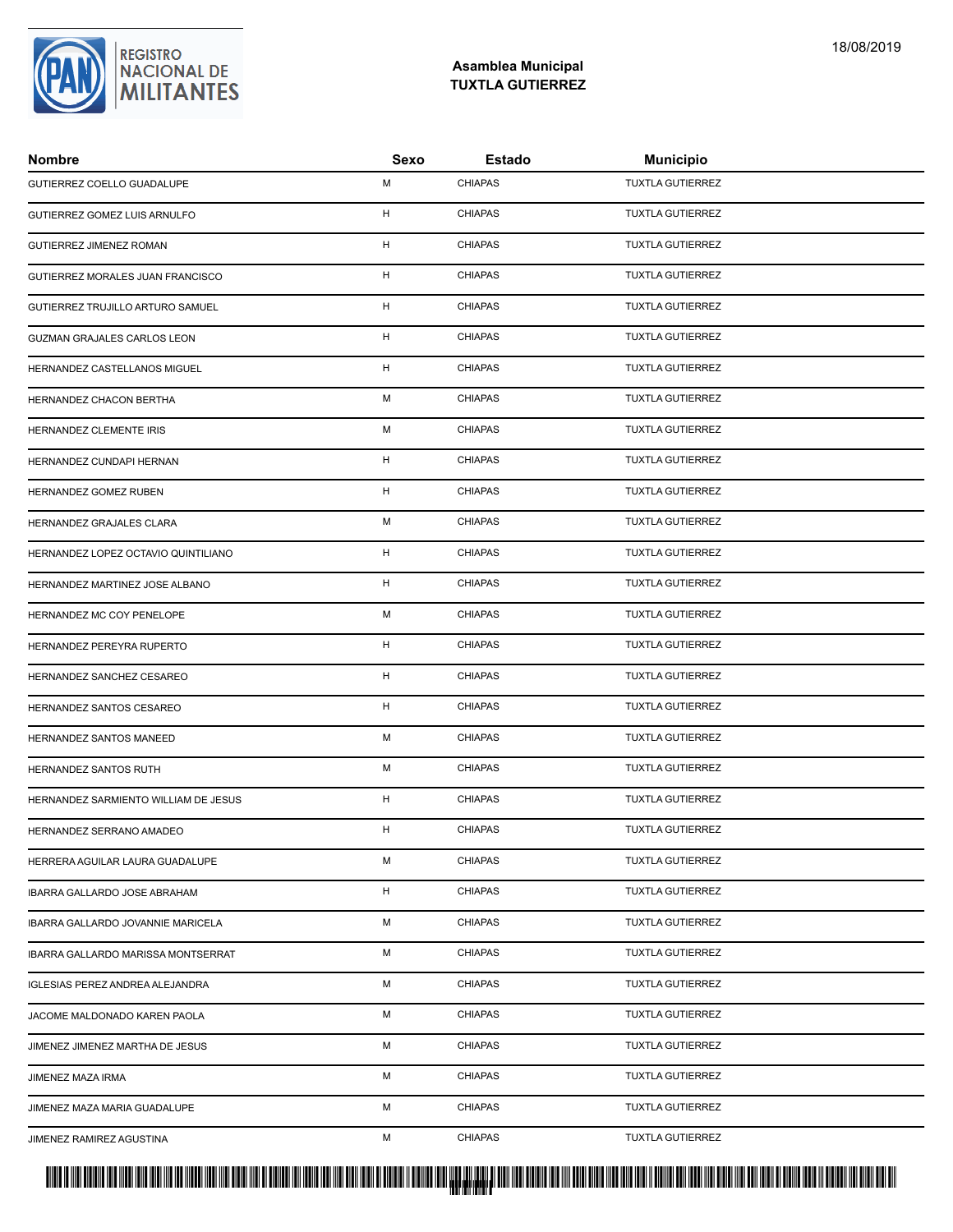### **Asamblea Municipal TUXTLA GUTIERREZ**

| <b>Nombre</b>                      | Sexo | Estado         | <b>Municipio</b>        |
|------------------------------------|------|----------------|-------------------------|
| JIMENEZ ROBLES YOJANI BERENICE     | M    | <b>CHIAPAS</b> | <b>TUXTLA GUTIERREZ</b> |
| JIMENEZ RUIZ JORGE MAURICIO        | H    | <b>CHIAPAS</b> | <b>TUXTLA GUTIERREZ</b> |
| JIMENEZ VAZQUEZ MARTHA ELIA        | M    | <b>CHIAPAS</b> | <b>TUXTLA GUTIERREZ</b> |
| JIMENEZ VAZQUEZ OBDULIA            | M    | <b>CHIAPAS</b> | <b>TUXTLA GUTIERREZ</b> |
| JIMENEZ VAZQUEZ ROMEO              | H    | <b>CHIAPAS</b> | <b>TUXTLA GUTIERREZ</b> |
| JONAPA SANCHEZ GABRIELA ANAHI      | M    | <b>CHIAPAS</b> | <b>TUXTLA GUTIERREZ</b> |
| JUAREZ COELLO EDSON IVAN           | H    | <b>CHIAPAS</b> | <b>TUXTLA GUTIERREZ</b> |
| JUAREZ COELLO MARIO ORLANDO        | H    | <b>CHIAPAS</b> | <b>TUXTLA GUTIERREZ</b> |
| JUAREZ HERNANDEZ IRMA ALICIA       | M    | <b>CHIAPAS</b> | <b>TUXTLA GUTIERREZ</b> |
| JUAREZ HERNANDEZ MARIA DEL ROSARIO | М    | <b>CHIAPAS</b> | <b>TUXTLA GUTIERREZ</b> |
| JUAREZ HERNANDEZ SAMUEL            | H    | <b>CHIAPAS</b> | <b>TUXTLA GUTIERREZ</b> |
| KARAM ARAUJO ADLA PATRICIA         | M    | <b>CHIAPAS</b> | <b>TUXTLA GUTIERREZ</b> |
| KOMUKAI PUGA OMAR CELIN            | H    | <b>CHIAPAS</b> | <b>TUXTLA GUTIERREZ</b> |
| LAGUNAS TREJO YERANIA JANNET       | M    | <b>CHIAPAS</b> | <b>TUXTLA GUTIERREZ</b> |
| LASTRA ROCHA MIGUEL ANGEL          | H    | <b>CHIAPAS</b> | <b>TUXTLA GUTIERREZ</b> |
| LEON CASTELLANOS LEYDI YESENIA     | M    | <b>CHIAPAS</b> | <b>TUXTLA GUTIERREZ</b> |
| LEON GOMEZ DAVID UBALDO            | H    | <b>CHIAPAS</b> | <b>TUXTLA GUTIERREZ</b> |
| LEON GOMEZ JORGE ADRIAN            | H    | <b>CHIAPAS</b> | <b>TUXTLA GUTIERREZ</b> |
| LIEVANO MORALES AYDEE              | M    | <b>CHIAPAS</b> | TUXTLA GUTIERREZ        |
| LLAVEN GORDILLO EDI ENRIQUE        | H    | <b>CHIAPAS</b> | <b>TUXTLA GUTIERREZ</b> |
| LOPEZ ALVARADO ELIZABETH RAQUEL    | M    | <b>CHIAPAS</b> | <b>TUXTLA GUTIERREZ</b> |
| LOPEZ ALVAREZ PAULO CESAR          | H    | <b>CHIAPAS</b> | <b>TUXTLA GUTIERREZ</b> |
| LOPEZ ESPINOSA JULIO CESAR         | H    | <b>CHIAPAS</b> | <b>TUXTLA GUTIERREZ</b> |
| LOPEZ GAMBOA SUSANA GUADALUPE      | M    | <b>CHIAPAS</b> | <b>TUXTLA GUTIERREZ</b> |
| LOPEZ GARCIA PAULO SERGIO          | H    | <b>CHIAPAS</b> | <b>TUXTLA GUTIERREZ</b> |
| LOPEZ GOMEZ ARADIT                 | М    | <b>CHIAPAS</b> | <b>TUXTLA GUTIERREZ</b> |
| LOPEZ GONZALEZ MARIA PETRONA       | M    | <b>CHIAPAS</b> | <b>TUXTLA GUTIERREZ</b> |
| LOPEZ LARA ALMA DELFINA            | M    | <b>CHIAPAS</b> | <b>TUXTLA GUTIERREZ</b> |
| <b>LOPEZ MELENDEZ MARTIN</b>       | H    | <b>CHIAPAS</b> | <b>TUXTLA GUTIERREZ</b> |
| LOPEZ RODRIGUEZ CANDY ROSSELY      | М    | <b>CHIAPAS</b> | <b>TUXTLA GUTIERREZ</b> |
| LUEVANO BAILON PAULINA             | М    | <b>CHIAPAS</b> | <b>TUXTLA GUTIERREZ</b> |
| LUNA RUIZ GLORIA TRINIDAD          | М    | <b>CHIAPAS</b> | TUXTLA GUTIERREZ        |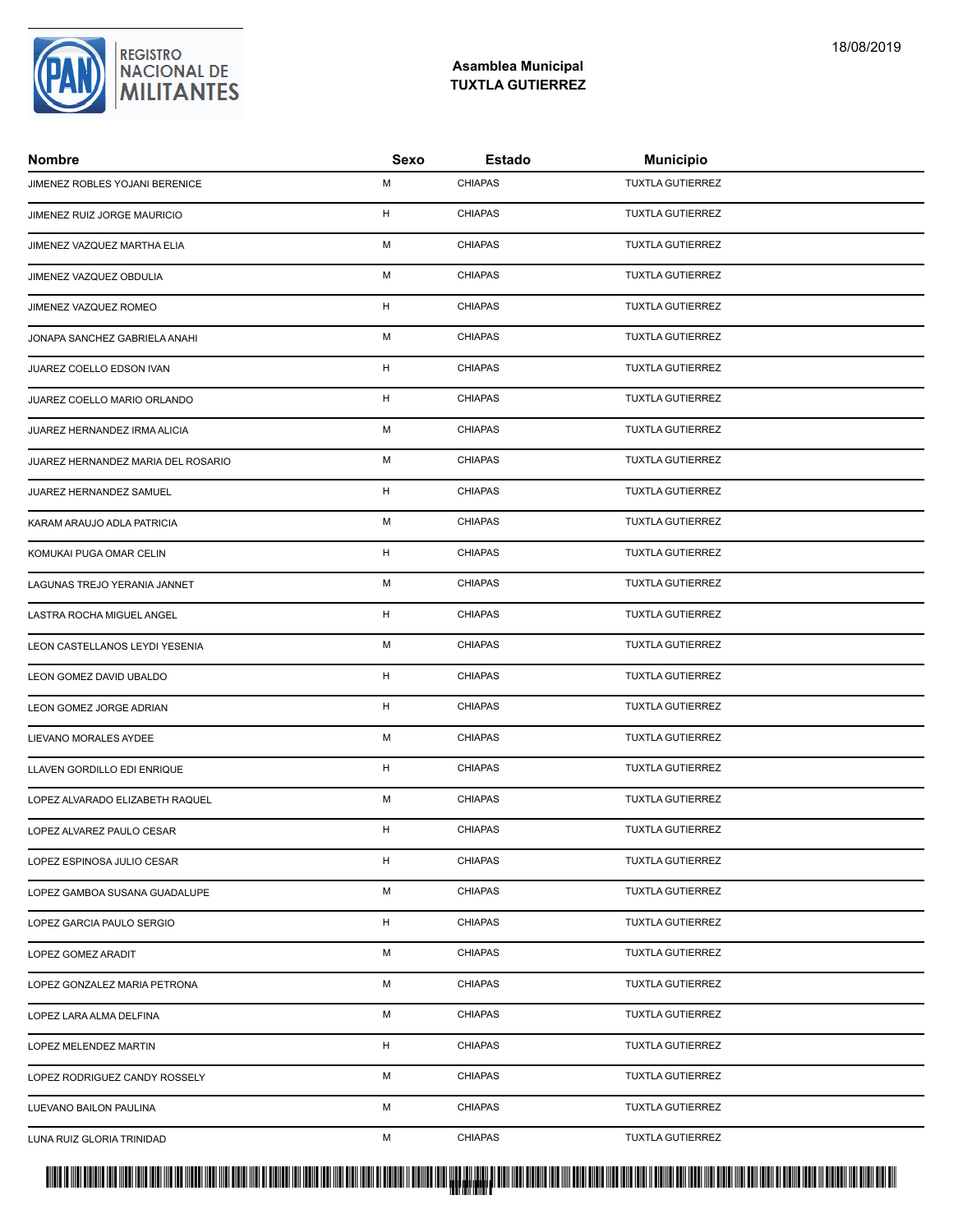

| <b>Nombre</b>                      | Sexo | Estado         | <b>Municipio</b>        |
|------------------------------------|------|----------------|-------------------------|
| LUNA SOSA MARIBEL                  | M    | <b>CHIAPAS</b> | <b>TUXTLA GUTIERREZ</b> |
| MACIAS MONTESINOS ROMEO ALEJANDRO  | H    | <b>CHIAPAS</b> | <b>TUXTLA GUTIERREZ</b> |
| MADRIGAL JIMENEZ JOAQUIN RAMON     | H    | <b>CHIAPAS</b> | <b>TUXTLA GUTIERREZ</b> |
| MAGAÑA PINZON JULIA AUDELIA        | M    | <b>CHIAPAS</b> | <b>TUXTLA GUTIERREZ</b> |
| MAGDALENO CALVO MARIA GLORIA       | м    | <b>CHIAPAS</b> | <b>TUXTLA GUTIERREZ</b> |
| MALDIONADO GARCIA YOLANDA          | M    | <b>CHIAPAS</b> | <b>TUXTLA GUTIERREZ</b> |
| MALDONADO JUAREZ CHRISTIAN OTONIEL | H    | <b>CHIAPAS</b> | <b>TUXTLA GUTIERREZ</b> |
| MALDONADO JUAREZ IRMA BERENICE     | M    | <b>CHIAPAS</b> | <b>TUXTLA GUTIERREZ</b> |
| MALDONADO JUAREZ THELMA ISABEL     | M    | <b>CHIAPAS</b> | <b>TUXTLA GUTIERREZ</b> |
| MALDONADO PEREZ MARGARITA MARIA    | м    | <b>CHIAPAS</b> | <b>TUXTLA GUTIERREZ</b> |
| MALDONADO PEREZ ROSALINO           | H    | <b>CHIAPAS</b> | <b>TUXTLA GUTIERREZ</b> |
| MALPICA ALVAREZ FRANCISCO JOSE     | H    | <b>CHIAPAS</b> | <b>TUXTLA GUTIERREZ</b> |
| MALPICA ORTIZ FRANCISCO            | H    | <b>CHIAPAS</b> | <b>TUXTLA GUTIERREZ</b> |
| MANCILLA HERNANDEZ VALDEMAR        | H    | <b>CHIAPAS</b> | <b>TUXTLA GUTIERREZ</b> |
| MANCILLA OCAÑA JOSUE               | H    | <b>CHIAPAS</b> | <b>TUXTLA GUTIERREZ</b> |
| MANTILLA LOPEZ DIEGO JOAQUIN       | H    | <b>CHIAPAS</b> | <b>TUXTLA GUTIERREZ</b> |
| MARTINES FLORES JOSE FRANCISCO     | H    | <b>CHIAPAS</b> | <b>TUXTLA GUTIERREZ</b> |
| MARTINEZ CAMACHO ALMA ROCIO        | M    | <b>CHIAPAS</b> | <b>TUXTLA GUTIERREZ</b> |
| MARTINEZ CAMAS ANDRES              | H    | <b>CHIAPAS</b> | <b>TUXTLA GUTIERREZ</b> |
| MARTINEZ CORDOVA MERCEDES          | M    | <b>CHIAPAS</b> | <b>TUXTLA GUTIERREZ</b> |
| MARTINEZ LOPEZ MARIA DEL PILAR     | M    | <b>CHIAPAS</b> | <b>TUXTLA GUTIERREZ</b> |
| MARTINEZ MAGAÑA EDGAR GEOVANNY     | H    | <b>CHIAPAS</b> | <b>TUXTLA GUTIERREZ</b> |
| MARTINEZ MAGAÑA HEDLEY ANDRES      | H    | <b>CHIAPAS</b> | <b>TUXTLA GUTIERREZ</b> |
| MARTINEZ MELCHOR MARCOS            | H    | <b>CHIAPAS</b> | <b>TUXTLA GUTIERREZ</b> |
| MARTINEZ OVANDO ELVIRA             | М    | <b>CHIAPAS</b> | <b>TUXTLA GUTIERREZ</b> |
| MARTINEZ RINCON JOSE EDUARDO       | H    | <b>CHIAPAS</b> | <b>TUXTLA GUTIERREZ</b> |
| MARTINEZ TREJO JORGE HUMBERTO      | H    | <b>CHIAPAS</b> | <b>TUXTLA GUTIERREZ</b> |
| MARTINEZ TRUJILLO AMPARO           | M    | <b>CHIAPAS</b> | <b>TUXTLA GUTIERREZ</b> |
| MARTINEZ VAZQUEZ ANTONIO GUADALUPE | H    | <b>CHIAPAS</b> | <b>TUXTLA GUTIERREZ</b> |
| MAZA HERNANDEZ LILIA SOLEDAD       | м    | <b>CHIAPAS</b> | <b>TUXTLA GUTIERREZ</b> |
| MEGCHUN ALVAREZ RAFAEL             | H    | <b>CHIAPAS</b> | <b>TUXTLA GUTIERREZ</b> |
| MEJIA ESTRADA JOSE MANUEL          | H    | <b>CHIAPAS</b> | <b>TUXTLA GUTIERREZ</b> |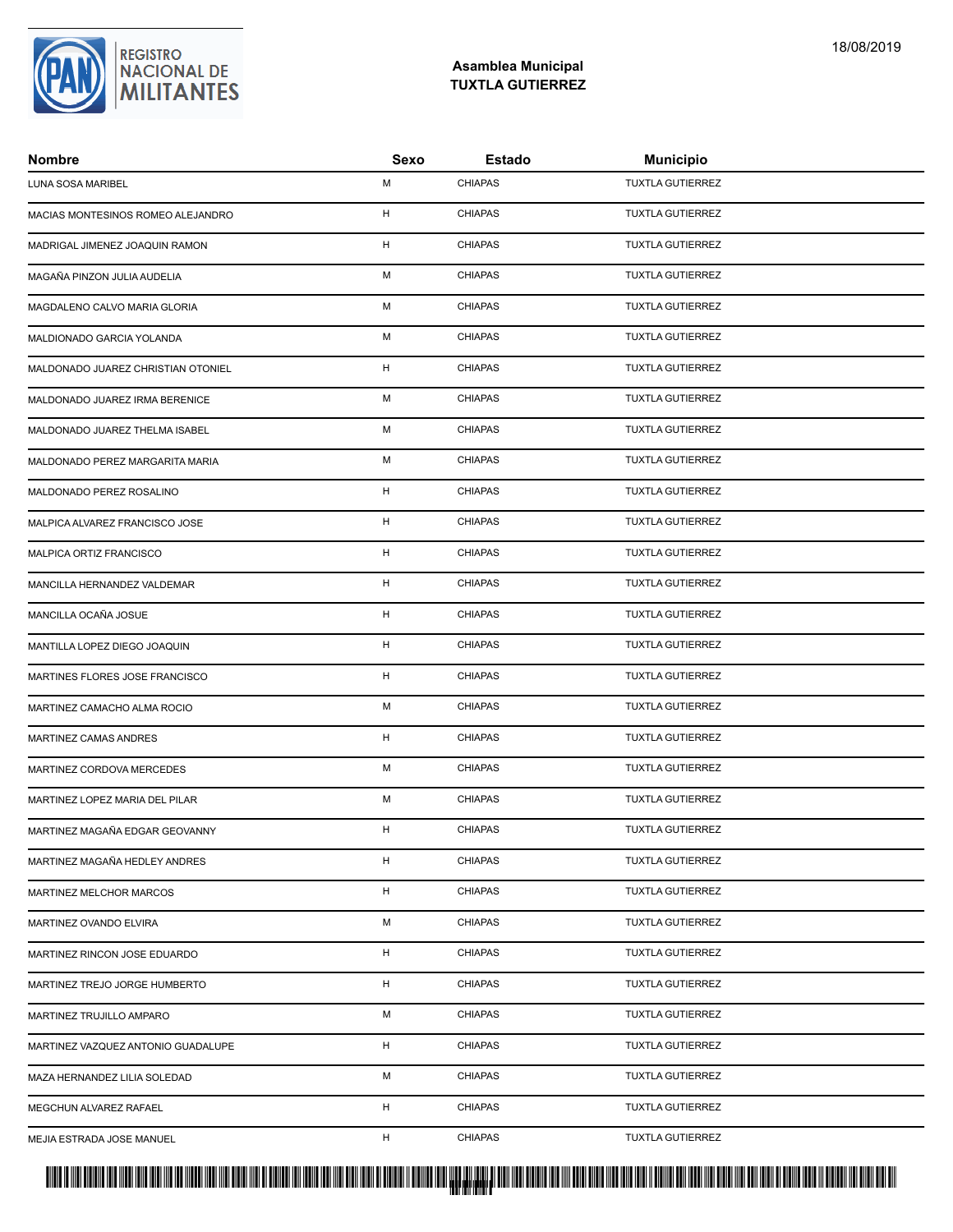### **Asamblea Municipal TUXTLA GUTIERREZ**

| <b>Nombre</b>                      | Sexo | Estado         | <b>Municipio</b>        |
|------------------------------------|------|----------------|-------------------------|
| MELENDEZ CHANONA LUIS ANTONIO      | H    | <b>CHIAPAS</b> | <b>TUXTLA GUTIERREZ</b> |
| MELGAR ORDOÑEZ MARIA DEL ROCIO     | M    | <b>CHIAPAS</b> | <b>TUXTLA GUTIERREZ</b> |
| MENCIAS MORALES RENE HUMBERTO      | H    | <b>CHIAPAS</b> | <b>TUXTLA GUTIERREZ</b> |
| MENDEZ SARMIENTOS VICTOR MANUEL    | H    | <b>CHIAPAS</b> | <b>TUXTLA GUTIERREZ</b> |
| MENDOZA CRUZ JORGE LUIS            | H    | <b>CHIAPAS</b> | <b>TUXTLA GUTIERREZ</b> |
| MERAZ MILO NICASIA                 | M    | <b>CHIAPAS</b> | <b>TUXTLA GUTIERREZ</b> |
| MERCHANT SALAZAR VICTOR HUGO       | H    | <b>CHIAPAS</b> | <b>TUXTLA GUTIERREZ</b> |
| MICELI ALEGRIA JORGE ENRIQUE       | H    | <b>CHIAPAS</b> | <b>TUXTLA GUTIERREZ</b> |
| MICHEL VELASCO YAHIL AIMEE         | M    | <b>CHIAPAS</b> | <b>TUXTLA GUTIERREZ</b> |
| MOLINA MORENO ANA KARINA           | М    | <b>CHIAPAS</b> | <b>TUXTLA GUTIERREZ</b> |
| MONTES VERA SIXTO                  | H    | <b>CHIAPAS</b> | <b>TUXTLA GUTIERREZ</b> |
| MONTOYA RICCI GERMAN GEOVANNI      | H    | <b>CHIAPAS</b> | <b>TUXTLA GUTIERREZ</b> |
| MONZON MAURICIO JESUS VALENTE      | H    | <b>CHIAPAS</b> | <b>TUXTLA GUTIERREZ</b> |
| MONZON RAMOS MARBELLA              | M    | <b>CHIAPAS</b> | <b>TUXTLA GUTIERREZ</b> |
| MORALES CABRERA ANGELA             | м    | <b>CHIAPAS</b> | <b>TUXTLA GUTIERREZ</b> |
| MORALES GARCIA ANGELICA            | M    | <b>CHIAPAS</b> | <b>TUXTLA GUTIERREZ</b> |
| MORALES GARCIA KARINA ELIZABETH    | M    | <b>CHIAPAS</b> | <b>TUXTLA GUTIERREZ</b> |
| MORALES GARCIA TERESA              | M    | <b>CHIAPAS</b> | <b>TUXTLA GUTIERREZ</b> |
| MORALES GARCIA ULISES              | H    | <b>CHIAPAS</b> | TUXTLA GUTIERREZ        |
| MORALES GOMEZ ILSA YANETH          | M    | <b>CHIAPAS</b> | <b>TUXTLA GUTIERREZ</b> |
| MORALES GONZALEZ FABIOLA           | M    | <b>CHIAPAS</b> | <b>TUXTLA GUTIERREZ</b> |
| MORALES GONZALEZ JORGE             | H    | <b>CHIAPAS</b> | <b>TUXTLA GUTIERREZ</b> |
| MORALES RUIZ CARLOS EDUARDO        | H    | <b>CHIAPAS</b> | <b>TUXTLA GUTIERREZ</b> |
| MORALES RUIZ NORMA PATRICIA        | м    | <b>CHIAPAS</b> | <b>TUXTLA GUTIERREZ</b> |
| <b>MORALES RUIZ ROGER</b>          | H    | <b>CHIAPAS</b> | <b>TUXTLA GUTIERREZ</b> |
| MORALES SOLIS RUBEN                | H    | <b>CHIAPAS</b> | <b>TUXTLA GUTIERREZ</b> |
| MORALES VAZQUEZ GILMAN             | H    | <b>CHIAPAS</b> | <b>TUXTLA GUTIERREZ</b> |
| MORENO ARZATE CYNTHIA JOCELIN      | M    | <b>CHIAPAS</b> | <b>TUXTLA GUTIERREZ</b> |
| MORENO BRIONES GABRIELA DEL CARMEN | М    | <b>CHIAPAS</b> | <b>TUXTLA GUTIERREZ</b> |
| MORENO CORDOVA CARLOS              | H    | <b>CHIAPAS</b> | <b>TUXTLA GUTIERREZ</b> |
| MORENO GUILLEN JUAN CARLOS         | H    | <b>CHIAPAS</b> | <b>TUXTLA GUTIERREZ</b> |
| MORENO MORALES JUAN CARLOS         | H    | <b>CHIAPAS</b> | <b>TUXTLA GUTIERREZ</b> |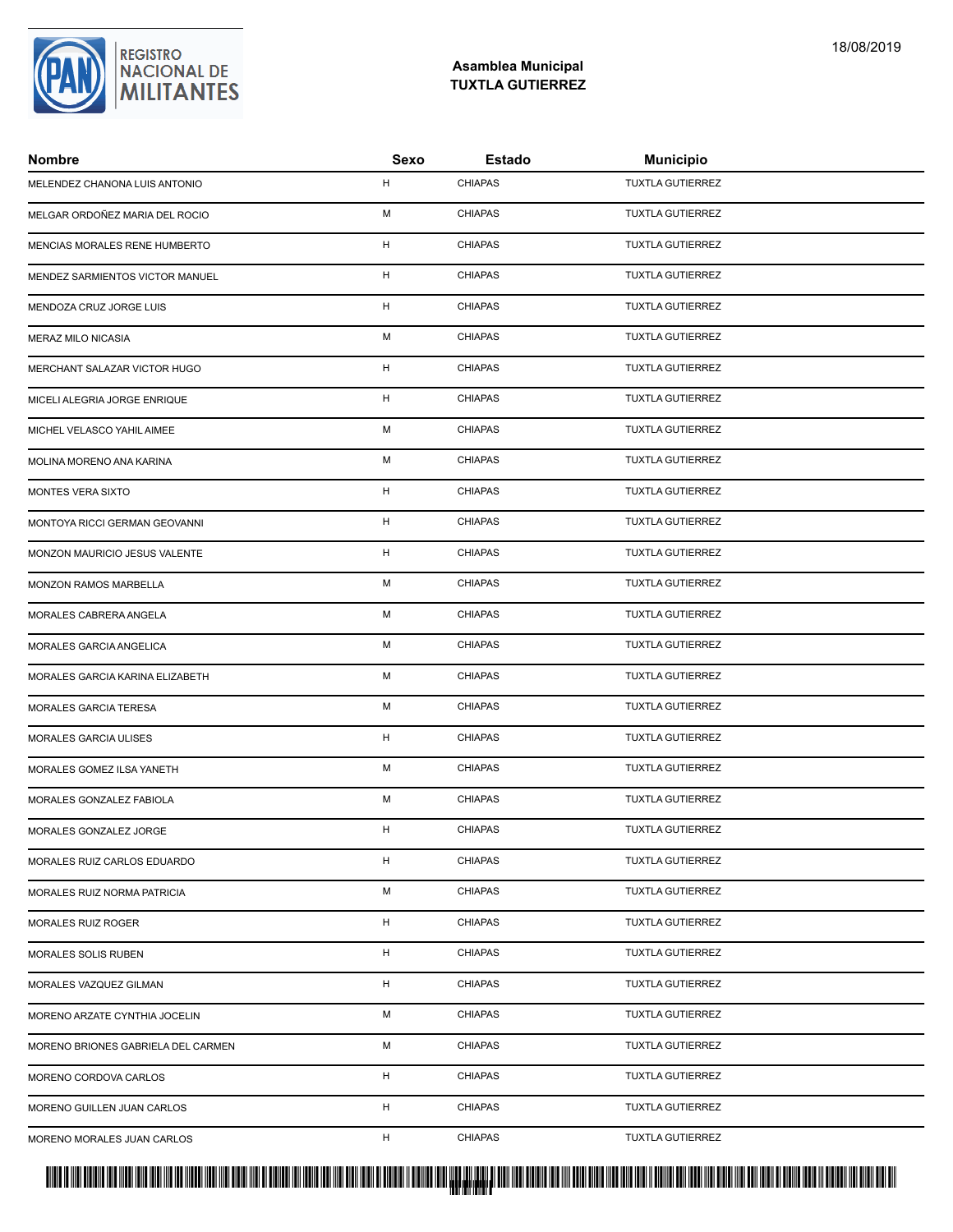### **Asamblea Municipal TUXTLA GUTIERREZ**

| <b>Nombre</b>                      | Sexo | <b>Estado</b>  | <b>Municipio</b>        |
|------------------------------------|------|----------------|-------------------------|
| MOTA PEREZ MAGDALENA               | M    | <b>CHIAPAS</b> | <b>TUXTLA GUTIERREZ</b> |
| NAJERA GARCIA WILDER DE JESUS      | H    | <b>CHIAPAS</b> | <b>TUXTLA GUTIERREZ</b> |
| NAVA OCAÑA BERENICE                | M    | <b>CHIAPAS</b> | <b>TUXTLA GUTIERREZ</b> |
| NIÑO GOMEZ ESMERALDA               | M    | <b>CHIAPAS</b> | <b>TUXTLA GUTIERREZ</b> |
| NUCAMENDI VAZQUEZ CRISTINA         | м    | <b>CHIAPAS</b> | <b>TUXTLA GUTIERREZ</b> |
| OCAÑA ZARATE JULIA                 | M    | <b>CHIAPAS</b> | <b>TUXTLA GUTIERREZ</b> |
| OCHOA HERNANDEZ MIRNA ABIGAIL      | M    | <b>CHIAPAS</b> | <b>TUXTLA GUTIERREZ</b> |
| OCHOA RAMIREZ ESCARLET             | M    | <b>CHIAPAS</b> | <b>TUXTLA GUTIERREZ</b> |
| OLVERA MORALES MARIA DEL SAGRARIO  | M    | <b>CHIAPAS</b> | <b>TUXTLA GUTIERREZ</b> |
| ORANTES PALOMARES CLAUDIA PATRICIA | M    | <b>CHIAPAS</b> | <b>TUXTLA GUTIERREZ</b> |
| ORANTES RUIZ AUGUSTO               | H    | <b>CHIAPAS</b> | <b>TUXTLA GUTIERREZ</b> |
| ORDOÑEZ BURGOS ROSA ANAHI          | M    | <b>CHIAPAS</b> | <b>TUXTLA GUTIERREZ</b> |
| OROZCO MAJATA CLAUDIA PATRICIA     | M    | <b>CHIAPAS</b> | <b>TUXTLA GUTIERREZ</b> |
| OROZCO MAJATA ILIANA DEL RUBI      | M    | <b>CHIAPAS</b> | <b>TUXTLA GUTIERREZ</b> |
| ORTEGA ORTEGA MARIA ANDREA         | м    | <b>CHIAPAS</b> | <b>TUXTLA GUTIERREZ</b> |
| ORTEGA VELASCO MERCEDES ISABEL     | M    | <b>CHIAPAS</b> | <b>TUXTLA GUTIERREZ</b> |
| ORTIZ CRUZ JULISA                  | M    | <b>CHIAPAS</b> | <b>TUXTLA GUTIERREZ</b> |
| OVANDO CAMACHO ARGELIA             | M    | <b>CHIAPAS</b> | <b>TUXTLA GUTIERREZ</b> |
| OVILLA CAMERAS JOSE ANTONIO        | H    | <b>CHIAPAS</b> | <b>TUXTLA GUTIERREZ</b> |
| PABLO ALTUNAR JUAN CARLOS          | H    | <b>CHIAPAS</b> | <b>TUXTLA GUTIERREZ</b> |
| PADILLA PINEDA LUZ ARMIDA          | M    | <b>CHIAPAS</b> | <b>TUXTLA GUTIERREZ</b> |
| PALACIOS FARRERA JORGE HUGO        | H    | <b>CHIAPAS</b> | <b>TUXTLA GUTIERREZ</b> |
| PALACIOS LAGUNA HUGO SERGIO        | H    | <b>CHIAPAS</b> | <b>TUXTLA GUTIERREZ</b> |
| PALACIOS MORGAN FABIOLA            | м    | <b>CHIAPAS</b> | <b>TUXTLA GUTIERREZ</b> |
| PALACIOS TOVAR JOSE DOMINGO        | H    | <b>CHIAPAS</b> | <b>TUXTLA GUTIERREZ</b> |
| PALOMEQUE ARCHILA CARLOS ALBERTO   | H    | <b>CHIAPAS</b> | <b>TUXTLA GUTIERREZ</b> |
| PALOMEQUE ARCHILA MARCO ANTONIO    | H    | <b>CHIAPAS</b> | <b>TUXTLA GUTIERREZ</b> |
| PALOMEQUE ARCHILA MIGUEL ANGEL     | H    | <b>CHIAPAS</b> | <b>TUXTLA GUTIERREZ</b> |
| PALOMEQUE ARCHILA SERGIO ALONSO    | H    | <b>CHIAPAS</b> | <b>TUXTLA GUTIERREZ</b> |
| PALOMEQUE DURAN DANIEL ALBERTO     | H    | <b>CHIAPAS</b> | <b>TUXTLA GUTIERREZ</b> |
| PALOMEQUE DURAN MIGUEL ABRAHAM     | H    | <b>CHIAPAS</b> | <b>TUXTLA GUTIERREZ</b> |
| PALOMEQUE GONZALEZ CIELO IVONNE    | М    | <b>CHIAPAS</b> | TUXTLA GUTIERREZ        |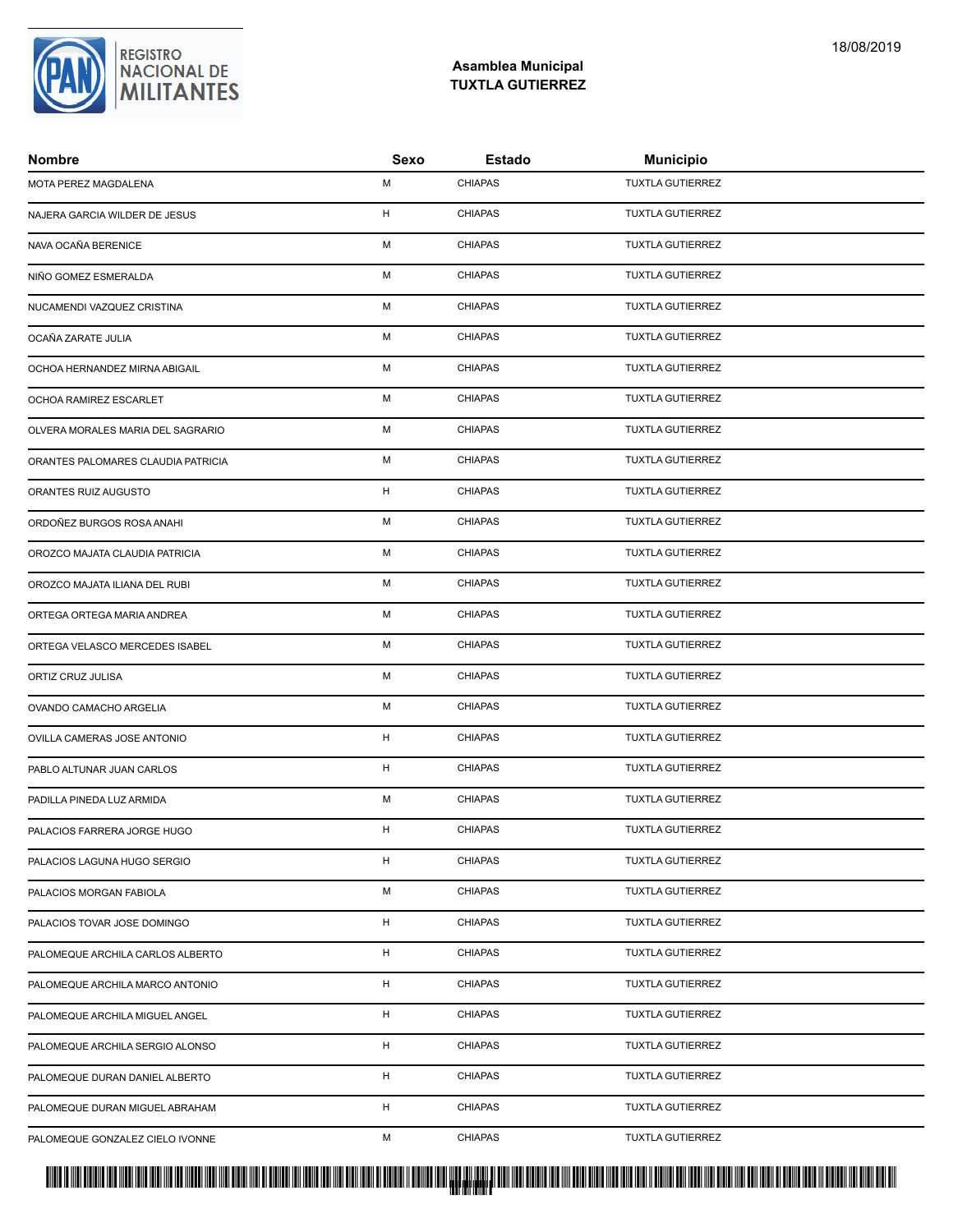

| <b>Nombre</b>                          | Sexo | <b>Estado</b>  | <b>Municipio</b>        |
|----------------------------------------|------|----------------|-------------------------|
| PALOMEQUE RAMOS CARLOS ARTURO          | H    | <b>CHIAPAS</b> | <b>TUXTLA GUTIERREZ</b> |
| PANIAGUA LOPEZ MANUEL                  | H    | <b>CHIAPAS</b> | <b>TUXTLA GUTIERREZ</b> |
| PASCACIO ARIAS ROGELIO                 | H    | <b>CHIAPAS</b> | <b>TUXTLA GUTIERREZ</b> |
| PEÑA OCAÑA BETSY ANAID                 | M    | <b>CHIAPAS</b> | <b>TUXTLA GUTIERREZ</b> |
| PEÑA OCAÑA PAOLA DEL CARMEN            | м    | <b>CHIAPAS</b> | <b>TUXTLA GUTIERREZ</b> |
| PEÑA ZENTENO DAVID                     | H    | <b>CHIAPAS</b> | <b>TUXTLA GUTIERREZ</b> |
| PEÑA ZENTENO MAGDALENA                 | M    | <b>CHIAPAS</b> | <b>TUXTLA GUTIERREZ</b> |
| PEREYRA TECO RODRIGO                   | H    | <b>CHIAPAS</b> | <b>TUXTLA GUTIERREZ</b> |
| PEREZ ASTUDILLO CARLOS GREGORIO        | H    | <b>CHIAPAS</b> | <b>TUXTLA GUTIERREZ</b> |
| PEREZ BAUTISTA LUZ ELODIA              | М    | <b>CHIAPAS</b> | <b>TUXTLA GUTIERREZ</b> |
| PEREZ CHAME MARTIN                     | H    | <b>CHIAPAS</b> | <b>TUXTLA GUTIERREZ</b> |
| PEREZ ESCOBAR EFREN                    | H    | <b>CHIAPAS</b> | <b>TUXTLA GUTIERREZ</b> |
| PEREZ ESCOBAR JOSE LUIS                | H    | <b>CHIAPAS</b> | <b>TUXTLA GUTIERREZ</b> |
| PEREZ FARRERA MOISES                   | H    | <b>CHIAPAS</b> | <b>TUXTLA GUTIERREZ</b> |
| PEREZ GOMEZ ALBERTO                    | H    | <b>CHIAPAS</b> | <b>TUXTLA GUTIERREZ</b> |
| PEREZ GUTIERREZ SOCRATES RENIER        | H    | <b>CHIAPAS</b> | <b>TUXTLA GUTIERREZ</b> |
| PEREZ HERNANDEZ ARTURO DE JESUS        | H    | <b>CHIAPAS</b> | <b>TUXTLA GUTIERREZ</b> |
| PEREZ HERNANDEZ BRENDA BERENICE        | M    | <b>CHIAPAS</b> | <b>TUXTLA GUTIERREZ</b> |
| PEREZ HERNANDEZ SAHID ALFREDO          | H    | <b>CHIAPAS</b> | <b>TUXTLA GUTIERREZ</b> |
| PEREZ MIRANDA ALEXIS ALONSO            | H    | <b>CHIAPAS</b> | <b>TUXTLA GUTIERREZ</b> |
| PEREZ SANCHEZ ADA PATRICIA             | M    | <b>CHIAPAS</b> | <b>TUXTLA GUTIERREZ</b> |
| PEREZ VAZQUEZ LETICIA                  | м    | <b>CHIAPAS</b> | <b>TUXTLA GUTIERREZ</b> |
| PEREZ ZARATE JOSE DEL CARMEN           | H    | <b>CHIAPAS</b> | <b>TUXTLA GUTIERREZ</b> |
| PEREZ ZARATE JUAN                      | H    | <b>CHIAPAS</b> | <b>TUXTLA GUTIERREZ</b> |
| PEREZ ZARATE MARIA DE LOURDES          | М    | <b>CHIAPAS</b> | <b>TUXTLA GUTIERREZ</b> |
| PEREZ DUARTE Y QUINTANA AURORA EUGENIA | М    | <b>CHIAPAS</b> | <b>TUXTLA GUTIERREZ</b> |
| PFEIFFER MARTINEZ VICTOR ANTONIO       | H    | <b>CHIAPAS</b> | <b>TUXTLA GUTIERREZ</b> |
| PIMENTEL UTRILLA LILI GRICEL           | M    | <b>CHIAPAS</b> | <b>TUXTLA GUTIERREZ</b> |
| RAMIREZ GOMEZ BLANCA LEONOR            | М    | <b>CHIAPAS</b> | <b>TUXTLA GUTIERREZ</b> |
| RAMIREZ LOPEZ MANUEL                   | H    | <b>CHIAPAS</b> | <b>TUXTLA GUTIERREZ</b> |
| RAMOS AQUINO NATIVIDAD DE JESUS        | М    | <b>CHIAPAS</b> | <b>TUXTLA GUTIERREZ</b> |
| RAMOS RINCON MARIA NELA                | М    | <b>CHIAPAS</b> | <b>TUXTLA GUTIERREZ</b> |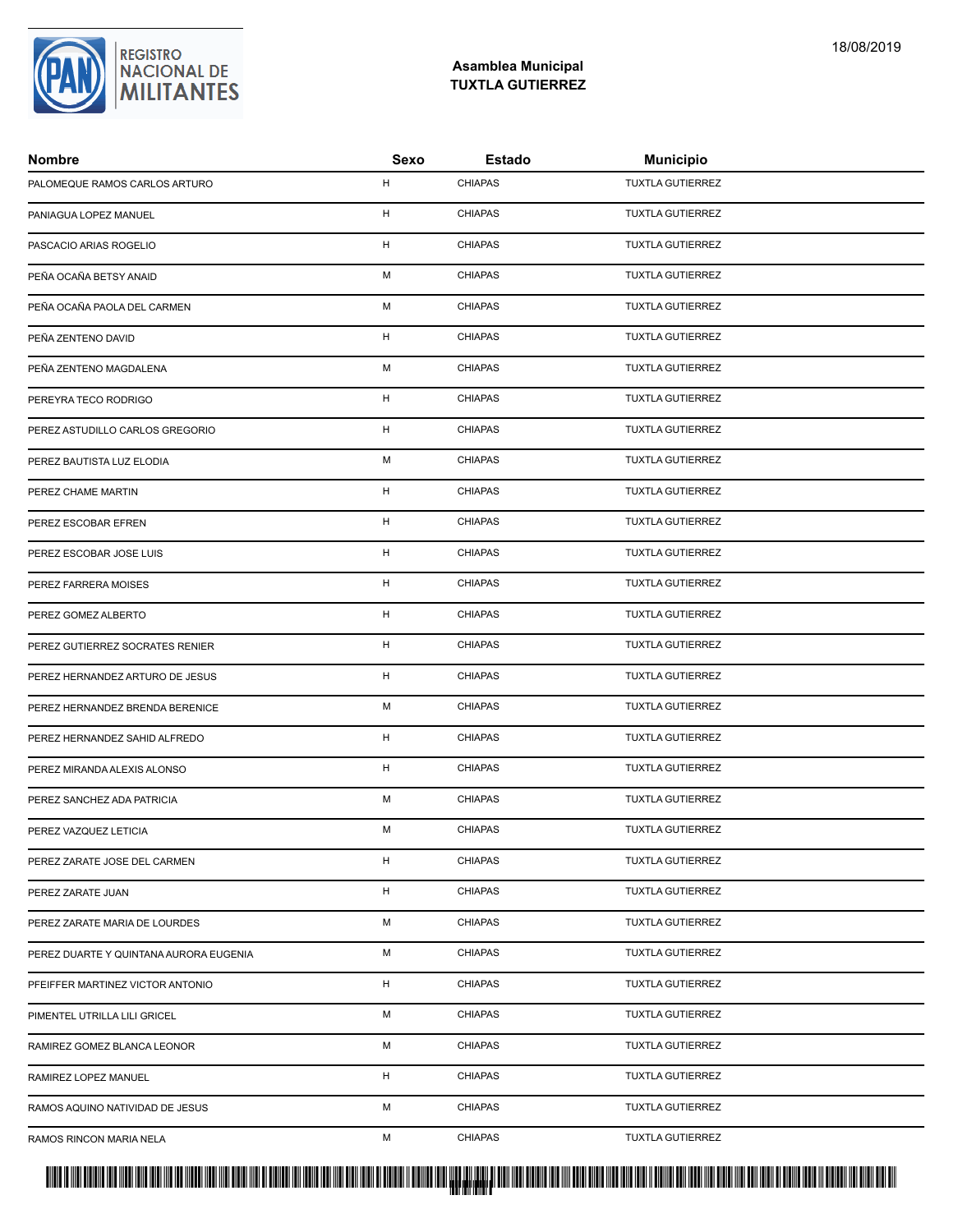### **Asamblea Municipal TUXTLA GUTIERREZ**

| <b>Nombre</b>                         | Sexo | Estado         | <b>Municipio</b>        |
|---------------------------------------|------|----------------|-------------------------|
| RAMOS BARRIENTOS SALINAS YDALIA       | M    | <b>CHIAPAS</b> | <b>TUXTLA GUTIERREZ</b> |
| RAYMUNDO TOLEDO CARLOS                | H    | <b>CHIAPAS</b> | <b>TUXTLA GUTIERREZ</b> |
| RINCON CARRILLO BERTHA MARIA          | M    | <b>CHIAPAS</b> | <b>TUXTLA GUTIERREZ</b> |
| RIOS ORANTES ELSA                     | M    | <b>CHIAPAS</b> | <b>TUXTLA GUTIERREZ</b> |
| ROA ESCOBAR MARLENE                   | м    | <b>CHIAPAS</b> | <b>TUXTLA GUTIERREZ</b> |
| RODAS RUIZ RUPERTO                    | H    | <b>CHIAPAS</b> | <b>TUXTLA GUTIERREZ</b> |
| RODRIGUEZ ANGEL ALEX                  | H    | <b>CHIAPAS</b> | <b>TUXTLA GUTIERREZ</b> |
| RODRIGUEZ CAL Y MAYOR CESAR AUGUSTO   | H    | <b>CHIAPAS</b> | <b>TUXTLA GUTIERREZ</b> |
| RODRIGUEZ CAL Y MAYOR RICARDO ALBERTO | H    | <b>CHIAPAS</b> | <b>TUXTLA GUTIERREZ</b> |
| RODRIGUEZ GONZALEZ JOSE LUIS          | H    | <b>CHIAPAS</b> | <b>TUXTLA GUTIERREZ</b> |
| RODRIGUEZ HERNANDEZ MARIA GUADALUPE   | M    | <b>CHIAPAS</b> | <b>TUXTLA GUTIERREZ</b> |
| RODRIGUEZ MEZA FELIX                  | H    | <b>CHIAPAS</b> | <b>TUXTLA GUTIERREZ</b> |
| ROJAS LOPEZ VALDEMAR ANTONIO          | H    | <b>CHIAPAS</b> | <b>TUXTLA GUTIERREZ</b> |
| ROSARIO CHIRINO VIANEY                | M    | <b>CHIAPAS</b> | <b>TUXTLA GUTIERREZ</b> |
| RUIZ CORZO LUZ MARIA                  | м    | <b>CHIAPAS</b> | <b>TUXTLA GUTIERREZ</b> |
| RUIZ FALCONI JOSE ALFREDO             | H    | <b>CHIAPAS</b> | <b>TUXTLA GUTIERREZ</b> |
| RUIZ HERNANDEZ DOMI                   | M    | <b>CHIAPAS</b> | <b>TUXTLA GUTIERREZ</b> |
| RUIZ LOPEZ MARIA HERCILIA             | M    | <b>CHIAPAS</b> | <b>TUXTLA GUTIERREZ</b> |
| RUIZ MELCHOR AIDA RUTH                | M    | <b>CHIAPAS</b> | TUXTLA GUTIERREZ        |
| RUIZ MELCHOR BEATRIZ AURORA           | M    | <b>CHIAPAS</b> | <b>TUXTLA GUTIERREZ</b> |
| RUIZ MELCHOR MARIA DE LOURDES         | M    | <b>CHIAPAS</b> | <b>TUXTLA GUTIERREZ</b> |
| RUIZ RUIZ JESUS ANGEL                 | H    | <b>CHIAPAS</b> | <b>TUXTLA GUTIERREZ</b> |
| SALDAÑA GALLEGOS NEREYDA              | M    | <b>CHIAPAS</b> | <b>TUXTLA GUTIERREZ</b> |
| SANCHEZ ALEGRIA JORDAN                | H    | <b>CHIAPAS</b> | <b>TUXTLA GUTIERREZ</b> |
| SANCHEZ ALEGRIA SERGIO                | H    | <b>CHIAPAS</b> | <b>TUXTLA GUTIERREZ</b> |
| SANCHEZ CHANDOQUI PEDRO               | H    | <b>CHIAPAS</b> | <b>TUXTLA GUTIERREZ</b> |
| SANCHEZ CORDOVA MERCEDES MAGALY       | M    | <b>CHIAPAS</b> | <b>TUXTLA GUTIERREZ</b> |
| SANCHEZ DE LA CRUZ AMIN               | H    | <b>CHIAPAS</b> | <b>TUXTLA GUTIERREZ</b> |
| SANCHEZ DE LA CRUZ ELISEA             | М    | <b>CHIAPAS</b> | <b>TUXTLA GUTIERREZ</b> |
| SANCHEZ GOMEZ YUVEL CARELY            | М    | <b>CHIAPAS</b> | <b>TUXTLA GUTIERREZ</b> |
| SANCHEZ JIMENEZ ISIDRO                | H    | <b>CHIAPAS</b> | <b>TUXTLA GUTIERREZ</b> |
| SANCHEZ LOPEZ GILDARDO                | H    | <b>CHIAPAS</b> | TUXTLA GUTIERREZ        |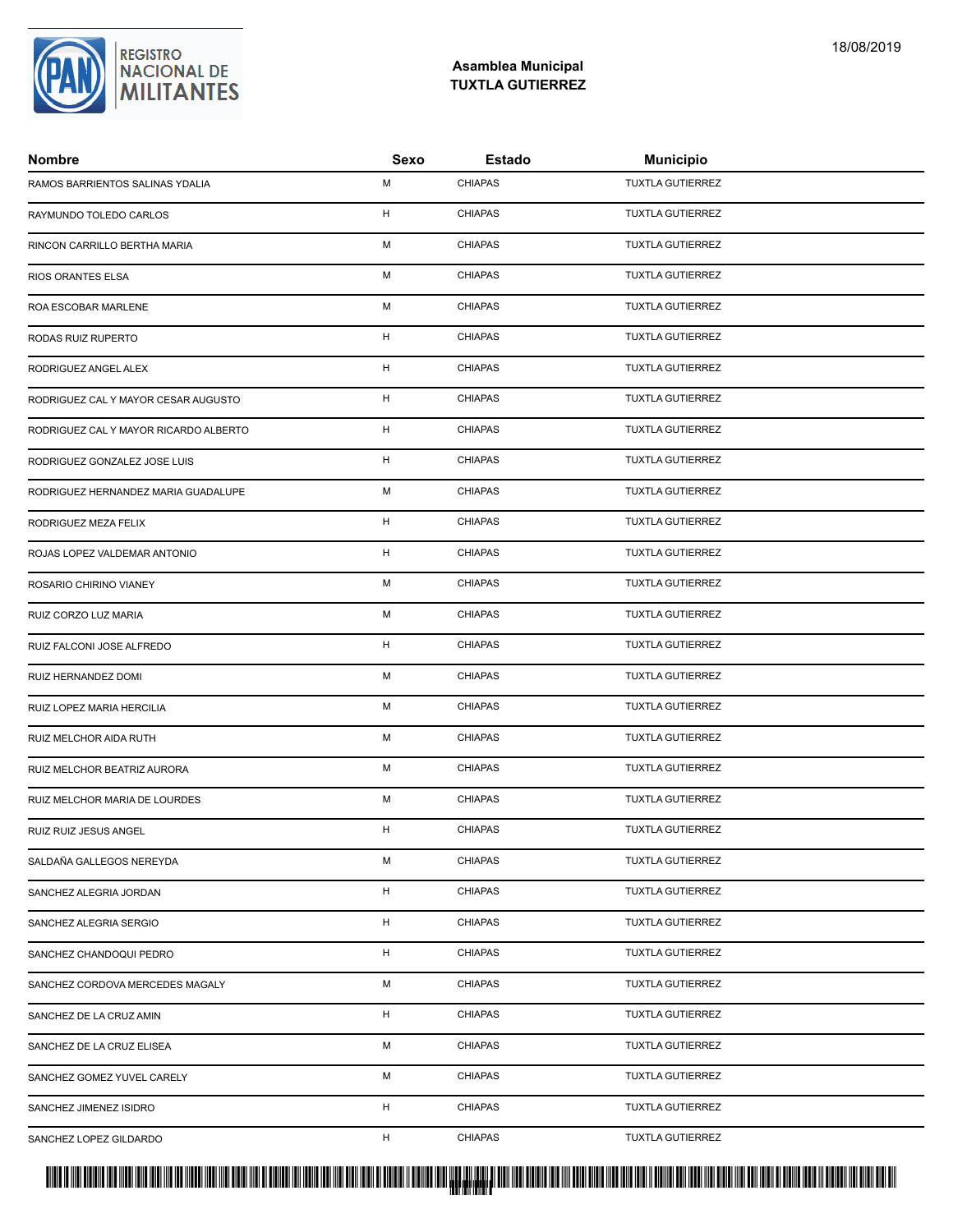

| <b>Nombre</b>                    | Sexo | Estado         | <b>Municipio</b>        |
|----------------------------------|------|----------------|-------------------------|
| SANCHEZ NANGUSE AMADA            | M    | <b>CHIAPAS</b> | <b>TUXTLA GUTIERREZ</b> |
| SANCHEZ NANGUSE FLORDENEY        | M    | <b>CHIAPAS</b> | <b>TUXTLA GUTIERREZ</b> |
| SANCHEZ PEREZ ADRIANA            | M    | <b>CHIAPAS</b> | <b>TUXTLA GUTIERREZ</b> |
| SANCHEZ PEREZ MARIA DEL CARMEN   | M    | <b>CHIAPAS</b> | <b>TUXTLA GUTIERREZ</b> |
| SANCHEZ PEREZ MARTHA ELISA       | м    | <b>CHIAPAS</b> | <b>TUXTLA GUTIERREZ</b> |
| SANCHEZ RUIZ CARLOS EUSTAQUIO    | H    | <b>CHIAPAS</b> | <b>TUXTLA GUTIERREZ</b> |
| SANCHEZ SANCHEZ MARGARITA        | M    | <b>CHIAPAS</b> | <b>TUXTLA GUTIERREZ</b> |
| SANCHEZ SANCHEZ MARIA DEL CARMEN | M    | <b>CHIAPAS</b> | <b>TUXTLA GUTIERREZ</b> |
| SANCHEZ SANCHEZ RAFAEL           | H    | <b>CHIAPAS</b> | <b>TUXTLA GUTIERREZ</b> |
| SANCHEZ SANCHEZ SARAIN           | H    | <b>CHIAPAS</b> | <b>TUXTLA GUTIERREZ</b> |
| SANCHEZ SOL HECTOR RAFAEL        | H    | <b>CHIAPAS</b> | <b>TUXTLA GUTIERREZ</b> |
| SANCHEZ SOL MARIA FERNANDA       | M    | <b>CHIAPAS</b> | <b>TUXTLA GUTIERREZ</b> |
| SANCHEZ TORRES MODESTO           | H    | <b>CHIAPAS</b> | <b>TUXTLA GUTIERREZ</b> |
| SANTIAGO GOMEZ HUMBERTO          | H    | <b>CHIAPAS</b> | <b>TUXTLA GUTIERREZ</b> |
| SANTIZO BARRIOS MARIA LEVI       | м    | <b>CHIAPAS</b> | <b>TUXTLA GUTIERREZ</b> |
| SANTOS CANO MAVI                 | M    | <b>CHIAPAS</b> | <b>TUXTLA GUTIERREZ</b> |
| SANTOS CANO RUTH                 | M    | <b>CHIAPAS</b> | <b>TUXTLA GUTIERREZ</b> |
| SARAOZ JUAREZ JOSE ALFREDO       | H    | <b>CHIAPAS</b> | <b>TUXTLA GUTIERREZ</b> |
| SARMIENTO CRUZ MARCELA           | M    | <b>CHIAPAS</b> | <b>TUXTLA GUTIERREZ</b> |
| SEPULVEDA FERNANDEZ ARACELI      | M    | <b>CHIAPAS</b> | <b>TUXTLA GUTIERREZ</b> |
| SOL GOMEZ MARIA MAGDALENA        | M    | <b>CHIAPAS</b> | <b>TUXTLA GUTIERREZ</b> |
| SOLIS MEGCHUN ARTURO HUMBERTO    | H    | <b>CHIAPAS</b> | <b>TUXTLA GUTIERREZ</b> |
| SOTO JAVALOIS BRAHAN FREDY       | H    | <b>CHIAPAS</b> | <b>TUXTLA GUTIERREZ</b> |
| <b>TECO GARCIA ABIGAIL</b>       | H    | <b>CHIAPAS</b> | <b>TUXTLA GUTIERREZ</b> |
| TEJEDA JACUINDE MARCELA          | М    | <b>CHIAPAS</b> | <b>TUXTLA GUTIERREZ</b> |
| TIRADO CRUZ JULIA                | М    | <b>CHIAPAS</b> | <b>TUXTLA GUTIERREZ</b> |
| TOPETE SOTO ANDRES               | H    | <b>CHIAPAS</b> | <b>TUXTLA GUTIERREZ</b> |
| TORIJA MONTES JUAN CARLOS        | H    | <b>CHIAPAS</b> | <b>TUXTLA GUTIERREZ</b> |
| TORRES AGUIÑAGA ANTONINO         | H    | <b>CHIAPAS</b> | <b>TUXTLA GUTIERREZ</b> |
| TORRES AVENDAÑO MARISOL          | М    | <b>CHIAPAS</b> | <b>TUXTLA GUTIERREZ</b> |
| TORRES AVENDAÑO MIRNA DE JESUS   | М    | <b>CHIAPAS</b> | <b>TUXTLA GUTIERREZ</b> |
| TORRES AVENDAÑO ROCIO DEL PILAR  | M    | <b>CHIAPAS</b> | TUXTLA GUTIERREZ        |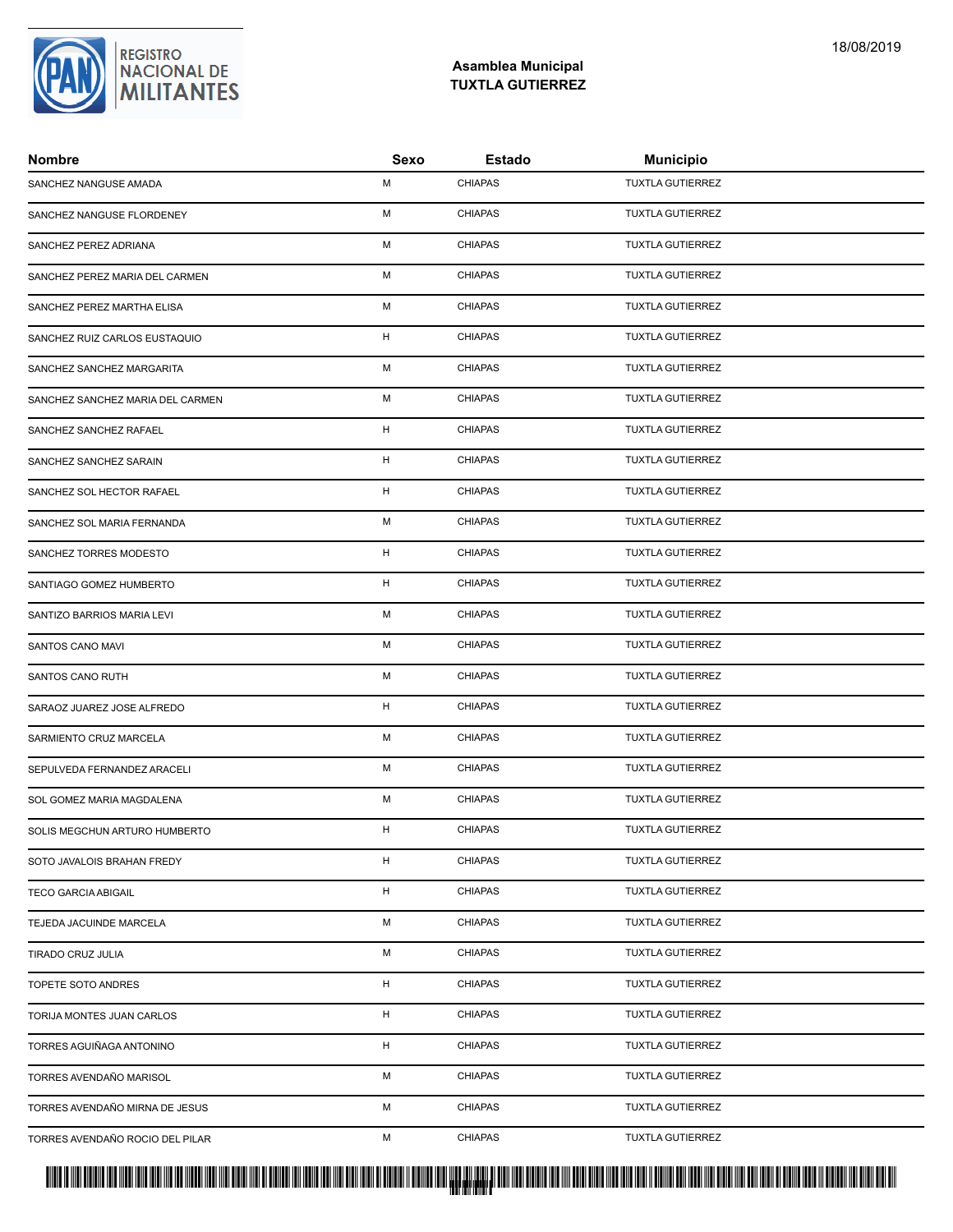

| <b>Nombre</b>                       | Sexo | <b>Estado</b>  | <b>Municipio</b>        |
|-------------------------------------|------|----------------|-------------------------|
| TORRES GONZALEZ JUAN                | H    | <b>CHIAPAS</b> | <b>TUXTLA GUTIERREZ</b> |
| TREJO DOMINGUEZ ROMEO URIEL         | H    | <b>CHIAPAS</b> | <b>TUXTLA GUTIERREZ</b> |
| TREJO TRUJILLO SONIA ESTHER         | M    | <b>CHIAPAS</b> | <b>TUXTLA GUTIERREZ</b> |
| TRUJILLO RAMOS BENJAMIN             | H    | <b>CHIAPAS</b> | <b>TUXTLA GUTIERREZ</b> |
| TURATI GOMEZ MARCELINO              | H    | <b>CHIAPAS</b> | <b>TUXTLA GUTIERREZ</b> |
| VALENCIA MENDEZ MARIA GUADALUPE     | M    | <b>CHIAPAS</b> | <b>TUXTLA GUTIERREZ</b> |
| VAZQUEZ AGUILAR GONZALO             | H    | <b>CHIAPAS</b> | <b>TUXTLA GUTIERREZ</b> |
| VAZQUEZ CABRERA NERY                | M    | <b>CHIAPAS</b> | <b>TUXTLA GUTIERREZ</b> |
| VAZQUEZ CASTRO BEATRIZ              | M    | <b>CHIAPAS</b> | <b>TUXTLA GUTIERREZ</b> |
| VAZQUEZ ESPINOZA MARTIN LEOVARDO    | H    | <b>CHIAPAS</b> | <b>TUXTLA GUTIERREZ</b> |
| VAZQUEZ GONZALEZ AMADO ANTONIO      | H    | <b>CHIAPAS</b> | <b>TUXTLA GUTIERREZ</b> |
| VAZQUEZ GONZALEZ ANALHI GUADALUPE   | M    | <b>CHIAPAS</b> | <b>TUXTLA GUTIERREZ</b> |
| VAZQUEZ MARQUEZ JUSSEL OFIR         | H    | <b>CHIAPAS</b> | <b>TUXTLA GUTIERREZ</b> |
| VAZQUEZ MARTINEZ ORALIA             | M    | <b>CHIAPAS</b> | <b>TUXTLA GUTIERREZ</b> |
| VAZQUEZ MORALES LUIS ANTONIO        | H    | <b>CHIAPAS</b> | <b>TUXTLA GUTIERREZ</b> |
| VAZQUEZ VAZQUEZ LAURA IMELDA        | M    | <b>CHIAPAS</b> | <b>TUXTLA GUTIERREZ</b> |
| VELASCO MARTINEZ MARIANNA           | M    | <b>CHIAPAS</b> | <b>TUXTLA GUTIERREZ</b> |
| VELASCO MEJIA EDDY                  | H    | <b>CHIAPAS</b> | <b>TUXTLA GUTIERREZ</b> |
| VELAZQUEZ ALVAREZ HUMBERTO          | H    | <b>CHIAPAS</b> | TUXTLA GUTIERREZ        |
| VELAZQUEZ GALVEZ ISIDRO             | H    | <b>CHIAPAS</b> | <b>TUXTLA GUTIERREZ</b> |
| VELAZQUEZ HERNANDEZ ADA LUISA       | M    | <b>CHIAPAS</b> | <b>TUXTLA GUTIERREZ</b> |
| VELAZQUEZ HERNANDEZ ANA LAURA       | м    | <b>CHIAPAS</b> | <b>TUXTLA GUTIERREZ</b> |
| VELAZQUEZ HERNANDEZ MARTHA PATRICIA | M    | <b>CHIAPAS</b> | <b>TUXTLA GUTIERREZ</b> |
| <b>VELAZQUEZ TORRES DOYMA</b>       | м    | <b>CHIAPAS</b> | <b>TUXTLA GUTIERREZ</b> |
| VELAZQUEZ Y VELAZQUEZ OCTAVIO       | H    | <b>CHIAPAS</b> | <b>TUXTLA GUTIERREZ</b> |
| VENTURA GOMEZ FRANCISCA             | М    | <b>CHIAPAS</b> | <b>TUXTLA GUTIERREZ</b> |
| VERA SANCHEZ CLAUDIA                | M    | <b>CHIAPAS</b> | <b>TUXTLA GUTIERREZ</b> |
| VEYTIA NEGRETE SALVADOR             | H    | <b>CHIAPAS</b> | <b>TUXTLA GUTIERREZ</b> |
| VICENTE MALDONADO DORRELL CRISTIAN  | H    | <b>CHIAPAS</b> | <b>TUXTLA GUTIERREZ</b> |
| VICENTE MALDONADO JORGE LUIS        | H    | <b>CHIAPAS</b> | <b>TUXTLA GUTIERREZ</b> |
| VILLAGOMEZ MALAGON EDITH ROSALIA    | М    | <b>CHIAPAS</b> | <b>TUXTLA GUTIERREZ</b> |
| VILLANUEVA TOLEDO GERARDO           | H    | <b>CHIAPAS</b> | <b>TUXTLA GUTIERREZ</b> |